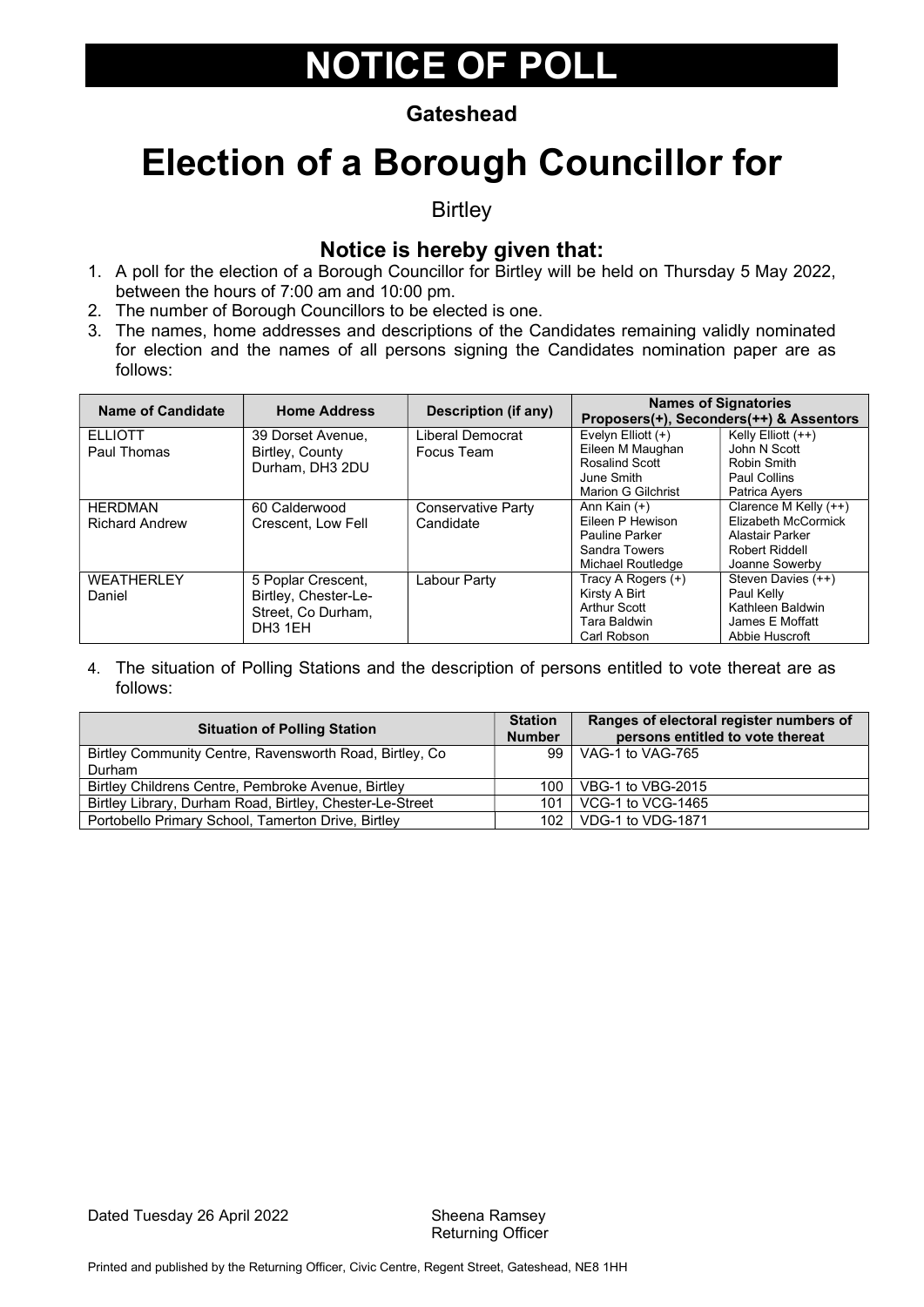#### **Gateshead**

### Election of a Borough Councillor for

Blaydon

#### Notice is hereby given that:

- 1. A poll for the election of a Borough Councillor for Blaydon will be held on Thursday 5 May 2022, between the hours of 7:00 am and 10:00 pm.
- 2. The number of Borough Councillors to be elected is one.
- 3. The names, home addresses and descriptions of the Candidates remaining validly nominated for election and the names of all persons signing the Candidates nomination paper are as follows:

| <b>Name of Candidate</b> | <b>Home Address</b>    | Description (if any) |                     | <b>Names of Signatories</b><br>Proposers(+), Seconders(++) & Assentors |
|--------------------------|------------------------|----------------------|---------------------|------------------------------------------------------------------------|
| ASHFORD                  | (address in Gateshead) | <b>Green Party</b>   | Leigh C Hodgson (+) | Gary Hodgson (++)                                                      |
| <b>Ruth Marie</b>        |                        |                      | Charlotte H Leddy   | Callum B Routledge                                                     |
|                          |                        |                      | Gemma L Cunningham  | Elaine Archer                                                          |
|                          |                        |                      | Claire Hunter       | lan W Hunter                                                           |
|                          |                        |                      | Jaclyn Robson       | Ross R Johnson                                                         |
| <b>MOIR</b>              | (address in Gateshead) | Labour Party         | Malcolm A Brain (+) | Stephen C Ronchetti                                                    |
| Lee-Ann                  |                        |                      | Susan A Makin       | $(++)$                                                                 |
|                          |                        |                      | Sandra A Hewson     | Roger J Hewson                                                         |
|                          |                        |                      | Patricia Roberts    | Neill C Woods                                                          |
|                          |                        |                      | Kay Wightman        | Charles D Plumeridge                                                   |
|                          |                        |                      |                     | Kevin G J Robertson                                                    |
| <b>TANKIEWICZ</b>        | (address in Gateshead) | Liberal Democrat     | Keith Renwick (+)   | Patricia Renwick (++)                                                  |
| Kamil                    |                        |                      | Anne P Cavanagh     | John G Spellman                                                        |
|                          |                        |                      | Alan Field          | Melissa Chevalier                                                      |
|                          |                        |                      | Robert J Gibson     | lain MacArthur                                                         |
|                          |                        |                      | Abbie Armstrong     | George W Wales                                                         |
| <b>WILSON</b>            | 4 Ventnor Gardens,     | Conservative Party   | David E Hall $(+)$  | Teresa Dobb (++)                                                       |
| Susan Mary               | Low Fell               | Candidate            | Steven J Dobb       | Jonathan Robson                                                        |
|                          |                        |                      | Jennifer Robson     | Pamela M Robson                                                        |
|                          |                        |                      | Alan Crow           | Sandra Ford                                                            |
|                          |                        |                      | Stephen T Watson    | Cheryl Bennett                                                         |

| <b>Situation of Polling Station</b>                       | <b>Station</b><br><b>Number</b> | Ranges of electoral register numbers of<br>persons entitled to vote thereat |
|-----------------------------------------------------------|---------------------------------|-----------------------------------------------------------------------------|
| Denton View Community Lounge, 7 Denton View, Winlaton,    | 21                              | EAG-1 to EAG-1888                                                           |
| <b>Blaydon</b>                                            |                                 |                                                                             |
| Blaydon Sure Start Centre, Shibdon Bank, Bleach Green,    | 22.                             | EBG-1 to EBG-2355                                                           |
| <b>Blavdon</b>                                            |                                 |                                                                             |
| West Acres Communal Room, West Acres, Bleach Green,       | 23.                             | ECG-1 to ECG-601                                                            |
| <b>Blaydon</b>                                            |                                 |                                                                             |
| Trinity Methodist Church Hall, Lucy Street, Blaydon       | 24                              | EDG-1/1 to EDG-1344                                                         |
| Blaydon Youth and Community Centre, Shibdon Road, Blaydon | 25                              | EEG-1 to EEG-881                                                            |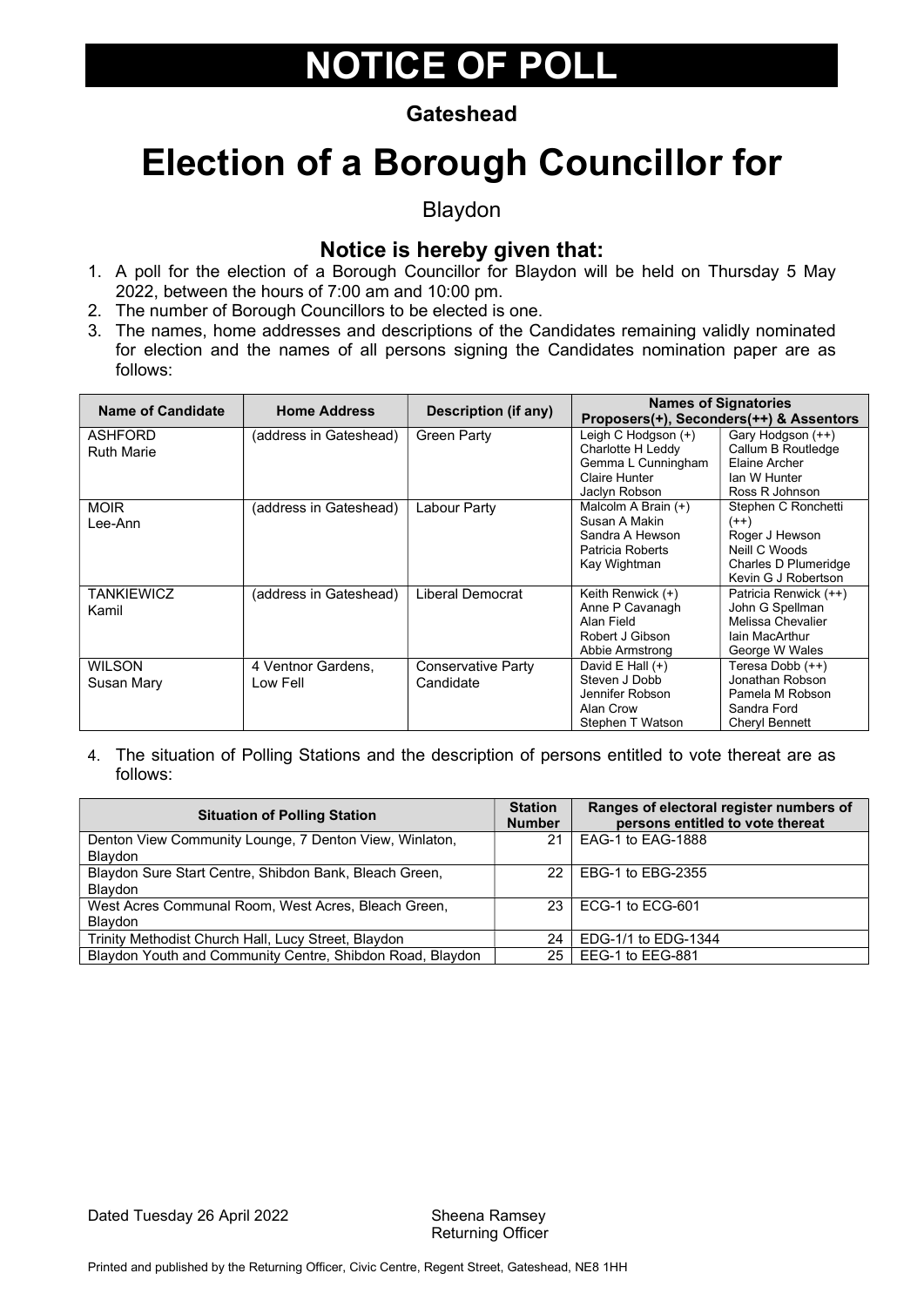#### **Gateshead**

### Election of a Borough Councillor for

Bridges

#### Notice is hereby given that:

- 1. A poll for the election of a Borough Councillor for Bridges will be held on Thursday 5 May 2022, between the hours of 7:00 am and 10:00 pm.
- 2. The number of Borough Councillors to be elected is one.
- 3. The names, home addresses and descriptions of the Candidates remaining validly nominated for election and the names of all persons signing the Candidates nomination paper are as follows:

| <b>Name of Candidate</b> | <b>Home Address</b>                        | Description (if any)                   |                                                                                                | <b>Names of Signatories</b><br>Proposers(+), Seconders(++) & Assentors                                            |
|--------------------------|--------------------------------------------|----------------------------------------|------------------------------------------------------------------------------------------------|-------------------------------------------------------------------------------------------------------------------|
| <b>BACKLEY</b><br>Martin | (address in Gateshead)                     | <b>Conservative Party</b><br>Candidate | Marcin K Sowinski (+)<br>Judith Rakow<br>Chaim S Rakow                                         | Shaindy Trepp (++)<br><b>Isaac Rakow</b><br>Miriam Steinhaus                                                      |
|                          |                                            |                                        | <b>Bina Rosenthal</b><br>Aryeh Itzinger                                                        | Golda Weiniger<br><b>Ettel Itzinger</b>                                                                           |
| <b>COOPER</b><br>Gareth  | 17 Blackburn Green,<br>Gateshead, NE10 9HD | Liberal Democrat                       | James R Rickelton (+)<br>Rafal S Charzynski<br>Nathan D Boyd<br>Wayne G A Madden<br>Sarah Zahn | Christopher W<br>Symonds $(++)$<br><b>Brian Watson</b><br>Alice Galloway<br>Claire F Peace<br><b>Edward Baker</b> |
| <b>DOUGLAS</b><br>Angela | 4 Peacock Court.<br>Gateshead, NE11 9TX    | Labour Party                           | Denise Robson (+)<br>Anne Wallace<br>Helen R Rowlands<br><b>Audrey Smith</b><br>Mark A H Thorn | Jean F Crocker (++)<br>Duncan H Rowlands<br>Robert W Bowey<br>Jack Smith<br>Sonya Dickie                          |

| <b>Situation of Polling Station</b>                         | <b>Station</b><br><b>Number</b> | Ranges of electoral register numbers of<br>persons entitled to vote thereat |
|-------------------------------------------------------------|---------------------------------|-----------------------------------------------------------------------------|
| Civic Centre, Lamesley Room, Regent Street                  | 64                              | NAG-1 to NAG-2211                                                           |
| Salvation Army Community Church, Tennyson Court,            | 65 I                            | NBG-1 to NBG-1612                                                           |
| Sunderland Road, Gateshead                                  |                                 |                                                                             |
| St Mary's Heritage & Visitor Centre, Oakwellgate, Gateshead | 66                              | NCG-1 to NCG-949                                                            |
| St James & St Bede Church Centre, Wordsworth Street,        | 67                              | NDG-1 to NDG-877                                                            |
| Sunderland Road, Gateshead                                  |                                 |                                                                             |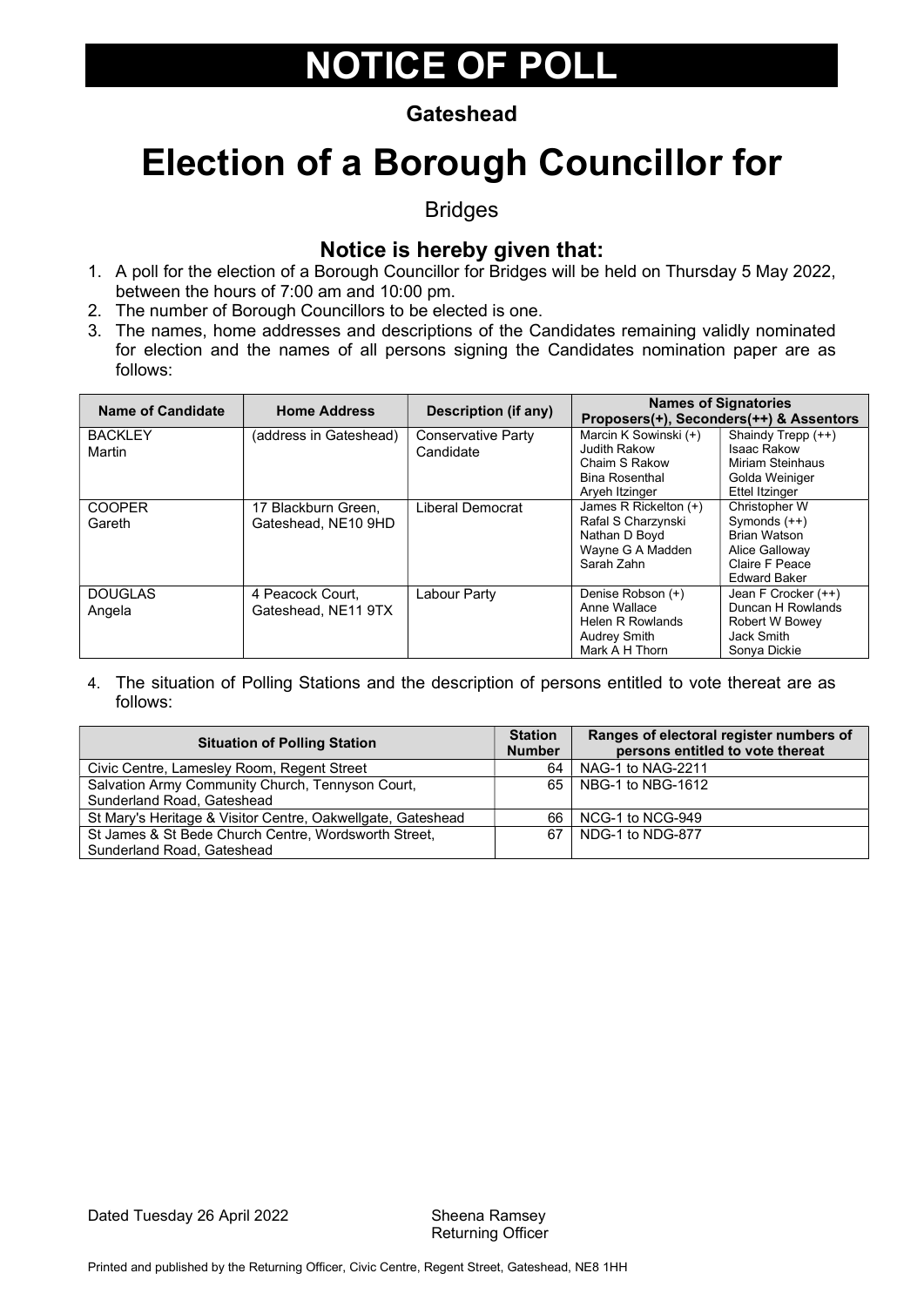#### **Gateshead**

# Election of a Borough Councillor for

Chopwell and Rowlands Gill

#### Notice is hereby given that:

- 1. A poll for the election of a Borough Councillor for Chopwell and Rowlands Gill will be held on Thursday 5 May 2022, between the hours of 7:00 am and 10:00 pm.
- 2. The number of Borough Councillors to be elected is one.
- 3. The names, home addresses and descriptions of the Candidates remaining validly nominated for election and the names of all persons signing the Candidates nomination paper are as follows:

| <b>Name of Candidate</b> | <b>Home Address</b>    | Description (if any) |                      | <b>Names of Signatories</b><br>Proposers(+), Seconders(++) & Assentors |
|--------------------------|------------------------|----------------------|----------------------|------------------------------------------------------------------------|
| <b>ASPINALL</b>          | 12 Rockwood Gardens.   | <b>Green Party</b>   | James E Slicer (+)   | Thomas J Lynam $(++)$                                                  |
| John Michael             | Greenside, Ryton,      |                      | Peter Bedingfield    | Penny J Edwards                                                        |
|                          | <b>NE40 4BB</b>        |                      | David Stratton-Brook | Joanna R Routledge                                                     |
|                          |                        |                      | Ben P Holden         | Laurie J Holden                                                        |
|                          |                        |                      | Nicola Bishop        | Mark E Cookson                                                         |
| <b>CAFFREY</b>           | 60 Hugar Road, High    | Labour Party         | Michael McNestry (+) | Jack Fletcher (++)                                                     |
| Lynne Margaret           | Spen, Rowlands Gill,   |                      | Jennifer A Campbell  | David B Bradford                                                       |
|                          | <b>NE39 2AN</b>        |                      | Lesley J Mountain    | Michael McCracken                                                      |
|                          |                        |                      | Mary C Wallace       | Howard S Schofield                                                     |
|                          |                        |                      | Lilian M Blakey-     | James T Gregory                                                        |
|                          |                        |                      | Gregory              |                                                                        |
| CALL FNDER               | (address in Gateshead) | Liberal Democrat     | Stanley Morris (+)   | Pamela Borsberry (++)                                                  |
| Jean Margaret            |                        |                      | Sean L Fergus        | Jonathan Mitchell                                                      |
|                          |                        |                      | Una M Mitchell       | <b>Christine Bird</b>                                                  |
|                          |                        |                      | Peter Bird           | Sally J Moss                                                           |
|                          |                        |                      | Caroline A Armstrong | Paul A Webster                                                         |
| <b>DERRICK</b>           | 78 Parkdale Rise.      | Conservative Party   | Norma Rose (+)       | Graham Smith (++)                                                      |
| <b>Brian David</b>       | Whickham               | Candidate            | Alison A Smith       | Ivy Maugham                                                            |
|                          |                        |                      | lan Maugham          | <b>Audrey Bowe</b>                                                     |
|                          |                        |                      | <b>Heather Woods</b> | William Woods                                                          |
|                          |                        |                      | Keith P Davison      | Pamela Davison                                                         |

| <b>Situation of Polling Station</b>                          |    | Ranges of electoral register numbers of<br>persons entitled to vote thereat |
|--------------------------------------------------------------|----|-----------------------------------------------------------------------------|
| Chopwell Community Centre, Derwent Street, Chopwell,         | 10 | CAG-1 to CAG-1304                                                           |
| Newcastle Upon Tyne                                          |    |                                                                             |
| Blackhall Mill Community Centre, River View, Blackhall Mill, | 11 | CBG-1 to CBG-377                                                            |
| Newcastle Upon Tyne                                          |    |                                                                             |
| William Morris Avenue Communal Lounge, William Morris        | 12 | CCG-1 to CCG-817                                                            |
| Avenue, Highfield, Rowlands Gill                             |    |                                                                             |
| Rowlands Gill Community Primary School, Dominies Close,      | 13 | CDG-1 to CDG-1105                                                           |
| Rowlands Gill                                                |    |                                                                             |
| Rowlands Gill Community Centre, Strathmore Road, Rowlands    | 14 | CEG-1 to CEG-2231                                                           |
| Gill                                                         |    |                                                                             |
| Trinity Methodist Church, South Road, Chopwell, Newcastle    | 15 | CFG-1 to CFG-826                                                            |
| Upon Tyne                                                    |    |                                                                             |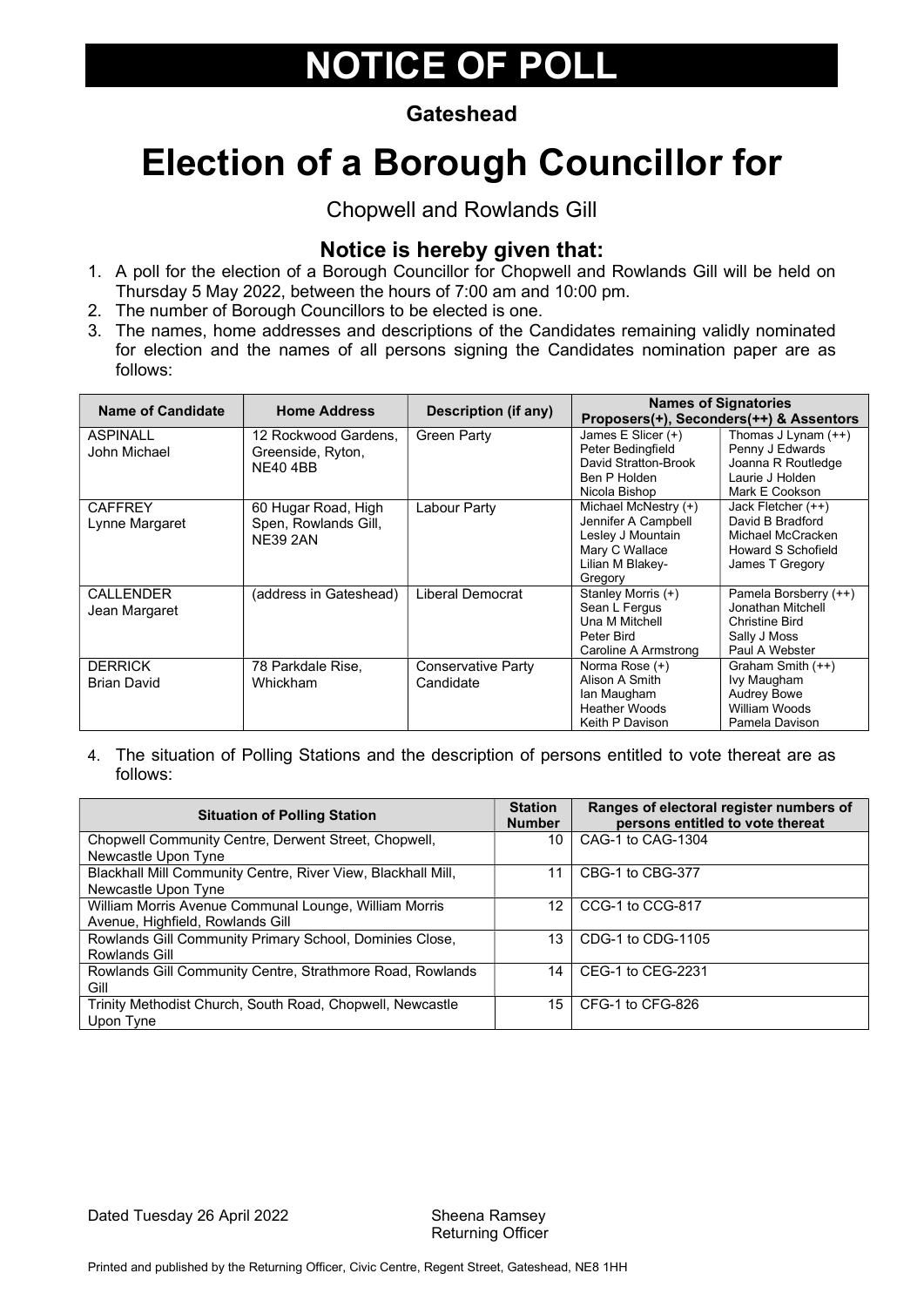#### **Gateshead**

# Election of a Borough Councillor for

Chowdene

#### Notice is hereby given that:

- 1. A poll for the election of a Borough Councillor for Chowdene will be held on Thursday 5 May 2022, between the hours of 7:00 am and 10:00 pm.
- 2. The number of Borough Councillors to be elected is one.
- 3. The names, home addresses and descriptions of the Candidates remaining validly nominated for election and the names of all persons signing the Candidates nomination paper are as follows:

| Name of Candidate                        | <b>Home Address</b>                                        | <b>Description (if any)</b>                             |                                                                                                                | <b>Names of Signatories</b><br>Proposers(+), Seconders(++) & Assentors                              |
|------------------------------------------|------------------------------------------------------------|---------------------------------------------------------|----------------------------------------------------------------------------------------------------------------|-----------------------------------------------------------------------------------------------------|
| <b>GOLDSWORTHY</b><br>Maureen Irene      | 74 Glynfellis, Leam<br>Lane Estate,<br>Gateshead, NE10 8RJ | Labour Party                                            | Martin Gannon (+)<br>Judith Turner<br>Joan Wilson<br>James Wilson<br><b>Stanley Fothergill</b>                 | Deborah A Gannon<br>$(++)$<br>Robert W Turner<br>Wendy Wilson<br>Lucy W Fothergill<br>John McElroy  |
| <b>NEWELL</b><br><b>Thomas Frederick</b> | 20 Highlaws Gardens,<br>Gateshead, NE9 6PA                 | <b>Green Party</b>                                      | Dean N Marston (+)<br><b>Yvonne Anslow</b><br>Julieann Kelly<br><b>Trevor Walsh</b><br>David Coates            | Jill Blanchflower (++)<br>Bryan P Kelly<br>Donna Hodgson<br>Luke S Atkins<br>Allison Rochester      |
| <b>POTTS</b><br>David William            | (address in Gateshead)                                     | Conservative Party<br>Candidate                         | Peter C Jackson (+)<br>John R McNeil<br>Gillian M Herald<br>David E Partridge<br>Susan V Robinson              | Janice M Jackson (++)<br>Alan Herald<br>Rita M Partridge<br>Florencia C McNeil<br>Ann Glaister      |
| <b>SMITH</b><br>Marika                   | 34 Ashford, Low Fell,<br>Gateshead, NE9 6XG                | <b>Trade Unionist and</b><br><b>Socialist Coalition</b> | Christopher Smith (+)<br>Andre F T Smith<br>Lesley A Renforth<br>Suzanne Adamson<br><b>Edith Blake</b>         | Nathaniel M Smith (++)<br>David Martin<br>Karen E Heslop<br>Joy L A Stafford<br>Patricia A R Rutter |
| <b>SPOURS</b><br>Norman                  | (address in Gateshead)                                     | Liberal Democrat                                        | Catherine M Knell (+)<br>Malcolm Nicholson<br>Patricia E Davison<br>Dorothy M Speight<br><b>Edward I Waitt</b> | Margaret Mills (++)<br><b>Fnid Nicholson</b><br>Jane Wood<br>Nicholas P Jackson<br>John M Gordon    |

4. The situation of Polling Stations and the description of persons entitled to vote thereat are as follows:

| <b>Situation of Polling Station</b>                             | <b>Station</b><br><b>Number</b> | Ranges of electoral register numbers of<br>persons entitled to vote thereat |
|-----------------------------------------------------------------|---------------------------------|-----------------------------------------------------------------------------|
| Grace College, Formerly Joseph Swan Academy, Saltwell Road      | 57                              | MAG-1 to MAG-760                                                            |
| South                                                           |                                 |                                                                             |
| The Church of Jesus Christ of Latter-day Saints, Cromer         | 58                              | MBG-1 to MBG-963                                                            |
| Avenue, Gateshead                                               |                                 |                                                                             |
| St Ninians Church, Ivy Lane, Harlow Green, Low Fell             | 59                              | MCG-1 to MCG-922                                                            |
| Beacon Lough Baptist Church, 99 Southend Road, Gateshead        | 60                              | MDG-1 to MDG-642                                                            |
| Chowdene Childrens Centre, Waverley Road, Harlow Green,         | 61                              | MEG-1 to MEG-1545                                                           |
| Gateshead                                                       |                                 |                                                                             |
| St Annes Rc Primary School, Off Pickering Green, Harlow         | 62                              | MFG-1 to MFG-991                                                            |
| Green, Gateshead                                                |                                 |                                                                             |
| A1 Allerdene Social Club, Trafford, Allerdene Estate, Gateshead | 63                              | MGG-1 to MGG-842                                                            |

Dated Tuesday 26 April 2022 Sheena Ramsey

Returning Officer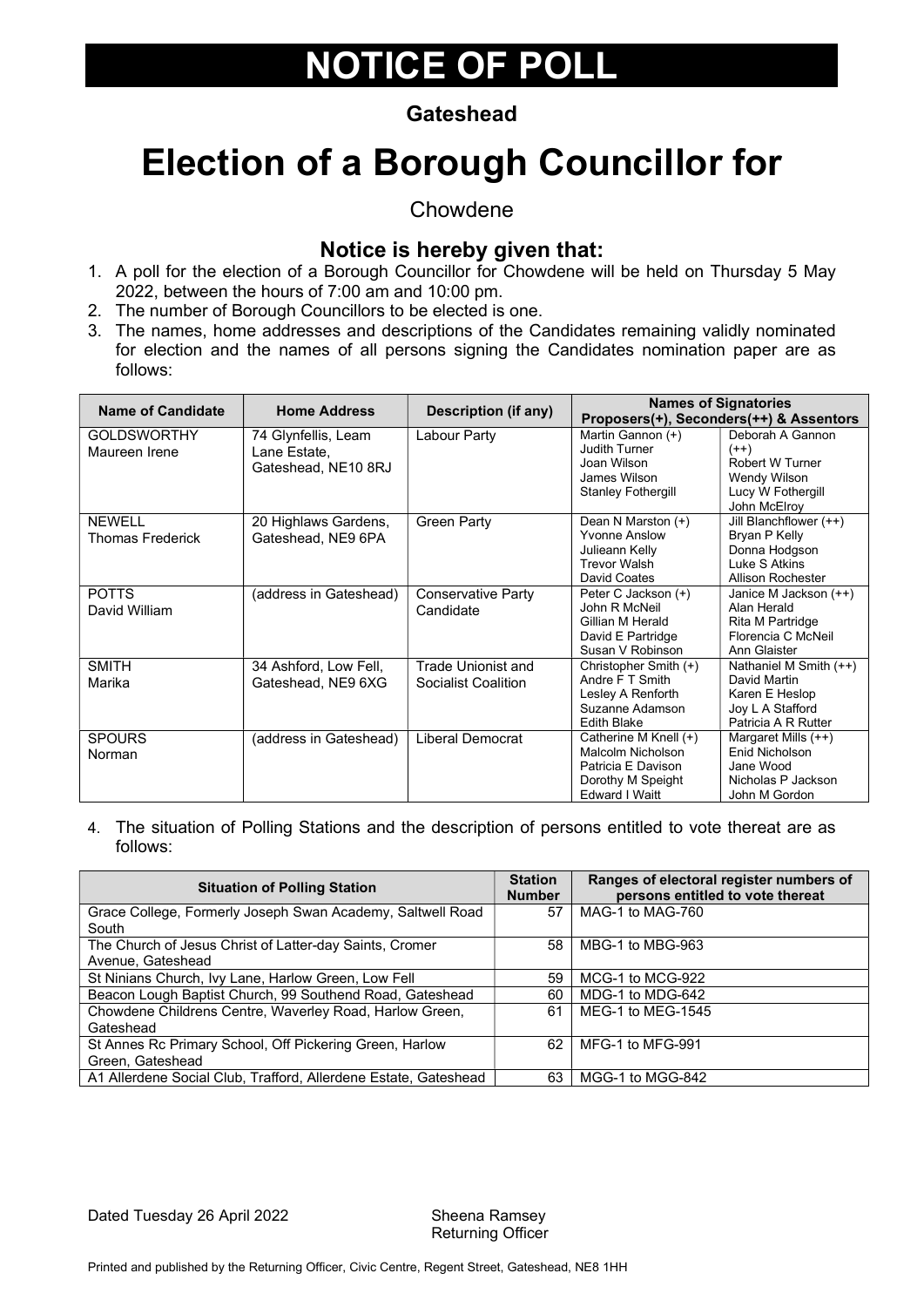#### **Gateshead**

# Election of a Borough Councillor for

Crawcrook and Greenside

#### Notice is hereby given that:

- 1. A poll for the election of a Borough Councillor for Crawcrook and Greenside will be held on Thursday 5 May 2022, between the hours of 7:00 am and 10:00 pm.
- 2. The number of Borough Councillors to be elected is one.
- 3. The names, home addresses and descriptions of the Candidates remaining validly nominated for election and the names of all persons signing the Candidates nomination paper are as follows:

| <b>Name of Candidate</b> | <b>Home Address</b>  | Description (if any)      |                        | <b>Names of Signatories</b><br>Proposers(+), Seconders(++) & Assentors |
|--------------------------|----------------------|---------------------------|------------------------|------------------------------------------------------------------------|
| <b>COXON</b>             | Heatherlea, Green    | <b>Conservative Party</b> | Katharine Coxon (+)    | Charles Coxon (++)                                                     |
| Christopher Anthony      | Grove, Woodside      | Candidate                 | Tracey A S L Yeoh      | Scott Kelly                                                            |
|                          |                      |                           | Malgorzata Szliter     | Norah E Bell                                                           |
|                          |                      |                           | Jane W Irvine          | Valerie Snowdon                                                        |
|                          |                      |                           | Rita Jude              | Norma Stonehouse                                                       |
| JONES-LYONS              | 3 Scotts Avenue.     | Liberal Democrat          | Samantha L Jones (+)   | Jean M Callender (++)                                                  |
| Oliver Christopher       | Crawcrook, Ryton,    | Focus Team                | Patricia J Jones       | Elizabeth A Hall                                                       |
| Martin William           | Tyne and Wear, NE40  |                           | John T Hall            | Adam Wightman                                                          |
|                          | 4DX.                 |                           | Mark Wightman          | Sarah C Wightman                                                       |
|                          |                      |                           | Zak C Taylor           | Charles K Taylor                                                       |
| <b>KELLY</b>             | 60 Hugar Road, High  | Labour Party              | Kathleen McCartney (+) | Joseph S Robinson                                                      |
| Hugh Peter               | Spen, Rowlands Gill, |                           | Anne E Farrow          | $(++)$                                                                 |
|                          | <b>NE39 2AN</b>      |                           | James R Fowler         | <b>Ruth Barker</b>                                                     |
|                          |                      |                           | Penny Gulliver         | Margaret Nolan                                                         |
|                          |                      |                           | Terence J Donovan      | Pamela M Douglas                                                       |
|                          |                      |                           |                        | Sheila Donovan                                                         |
| <b>PHILIPSON</b>         | 2 Robson Close,      | <b>Green Party</b>        | Diane Cadman (+)       | Clive Parkinson (++)                                                   |
| Jack                     | Crawcrook, Ryton,    |                           | Alan Gaynor            | Robert J Taylor                                                        |
|                          | Tyne & Wear, NE40    |                           | Veronika Richter       | Alan Bainbridge                                                        |
|                          | 4DD                  |                           | Simon J Fee            | Carly J Fee                                                            |
|                          |                      |                           | Elizabeth D Bourne     | Anthony M Bourne                                                       |

| <b>Situation of Polling Station</b>                         |  | Ranges of electoral register numbers of<br>persons entitled to vote thereat |
|-------------------------------------------------------------|--|-----------------------------------------------------------------------------|
| Clara Vale Village Hall, South View, Clara Vale, Ryton      |  | AAG-1 to AAG-261                                                            |
| Emmaville Recreation Hall, Main Road, Ryton                 |  | 2   ABG-1 to ABG-1645                                                       |
| Crawcrook Social Club, Poplar House, Main Street, Crawcrook |  | 3   ACG-1 to ACG-2906                                                       |
| Greenside Community Centre, Lead Road, Greenside, Ryton     |  | 4   ADG-1 to ADG-2242                                                       |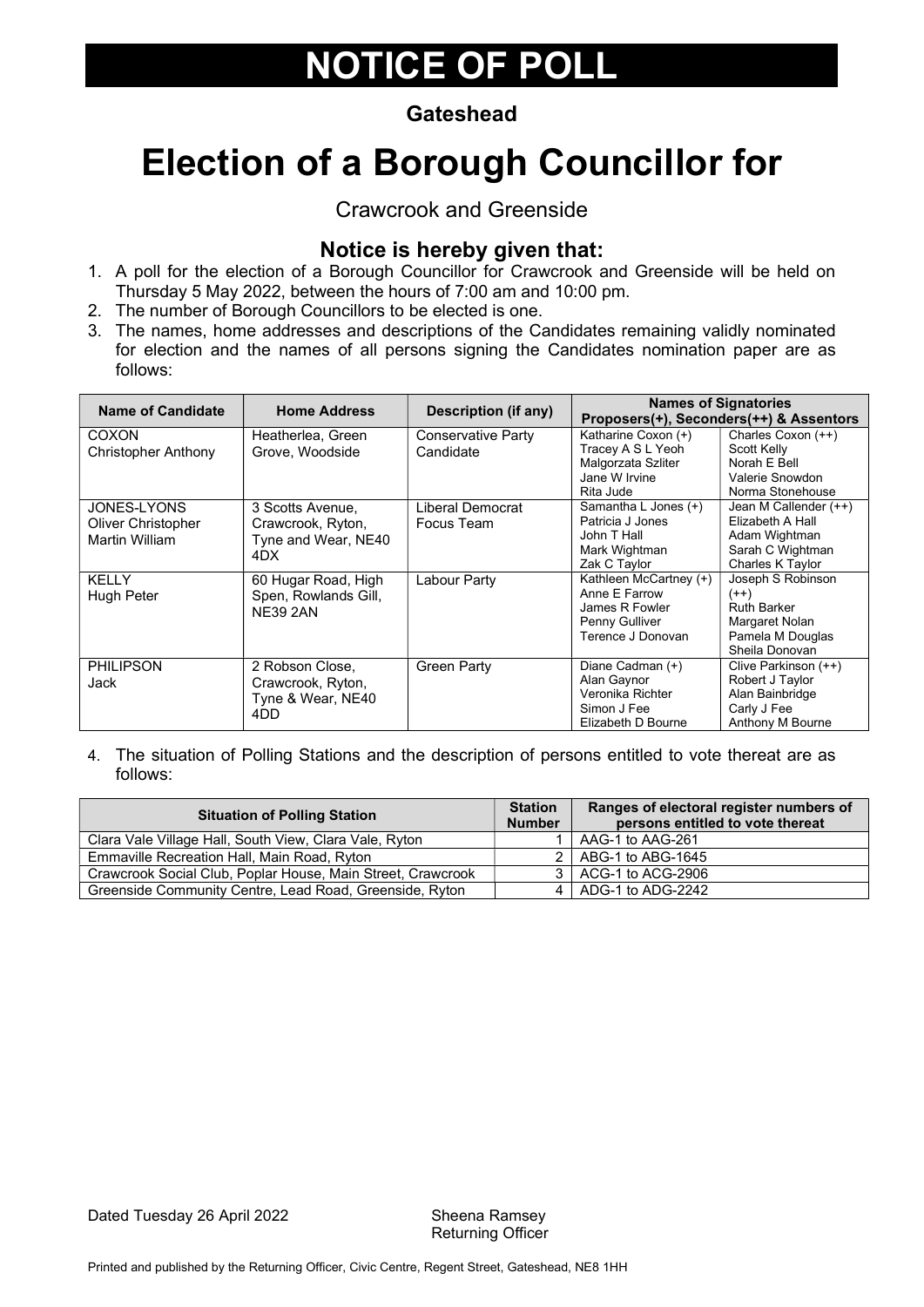#### **Gateshead**

### Election of a Borough Councillor for

Deckham

#### Notice is hereby given that:

- 1. A poll for the election of a Borough Councillor for Deckham will be held on Thursday 5 May 2022, between the hours of 7:00 am and 10:00 pm.
- 2. The number of Borough Councillors to be elected is one.
- 3. The names, home addresses and descriptions of the Candidates remaining validly nominated for election and the names of all persons signing the Candidates nomination paper are as follows:

| <b>Name of Candidate</b>                 | <b>Home Address</b>                                        | <b>Description (if any)</b>                      |                                                                                                                   | <b>Names of Signatories</b><br>Proposers(+), Seconders(++) & Assentors                             |
|------------------------------------------|------------------------------------------------------------|--------------------------------------------------|-------------------------------------------------------------------------------------------------------------------|----------------------------------------------------------------------------------------------------|
| <b>BROOKS</b><br><b>Gary Rutherford</b>  | 130 Dryden Road,<br>Gateshead, NE9 5BX                     | <b>Green Party</b>                               | Amy V Brooks (+)<br>David J Parmley<br><b>Graeme K Braithwaite</b><br>Ann Edwards<br>Vashti S Hutton              | Allison Parmley (++)<br>Luke Parmley<br>Fiona H Braithwaite<br>John L Edwards<br>Joan A Hawkins    |
| <b>GANNON</b><br>Martin                  | 6 Lyndhurst Grove,<br>Gateshead, NE9 6AU                   | Labour Party                                     | Rebecca S J Arkless<br>$^{(+)}$<br>David A R Walkden<br>Paul A McNally<br>Kenneth E Childs<br>Victoria M Oliphant | Gemma Boyes (++)<br>Johanna Pimm<br>John Eagle<br>Bernadette T Oliphant<br>John G Flamson          |
| <b>HALL</b><br>Norman                    | 1 Home Cottages,<br>Windy Nook Road,<br>Gateshead, NE9 6SR | Trade Unionist and<br><b>Socialist Coalition</b> | Christine M Sams (+)<br>Frederick K Adedeji<br>Thomas A Gallagher<br>Eileen Bannon<br>Julie Bell                  | Maureen Adedeji (++)<br>Marian Gallagher<br>Meibh R Bannon<br><b>Stewart Bannon</b><br>Callum Bell |
| <b>JORDISON</b><br><b>Matthew Robert</b> | (address in Gateshead)                                     | Liberal Democrat                                 | George H Walker (+)<br>John Milburn<br>Lesley A Mollett<br>Peter Larvin<br>Lindsey Nicholson                      | Josephine Walker (++)<br>Gloria McRobie<br>Linda Larvin<br>Anita Mullen<br>Paul Nicholson          |
| <b>KNOTTS</b><br>Josh Alan               | (address in Gateshead)                                     | <b>Conservative Party</b><br>Candidate           | Andrew B Potts (+)<br>Harry Birkbeck<br>Jeanne I Waton<br>Fionnuala A Dunn<br>Sharon Moon                         | Susan Potts (++)<br>Linda A Birkbeck<br><b>Edward Bohill</b><br>Michael E Chapman<br>Amy Chapman   |

| <b>Station</b><br><b>Number</b> | Ranges of electoral register numbers of<br>persons entitled to vote thereat |
|---------------------------------|-----------------------------------------------------------------------------|
| 68                              | OAG-1 to OAG-2517                                                           |
| 69.                             | OBG-1 to OBG-990                                                            |
|                                 |                                                                             |
|                                 | 70   OCG-1 to OCG-975                                                       |
|                                 |                                                                             |
|                                 | ODG-1 to ODG-1834                                                           |
|                                 |                                                                             |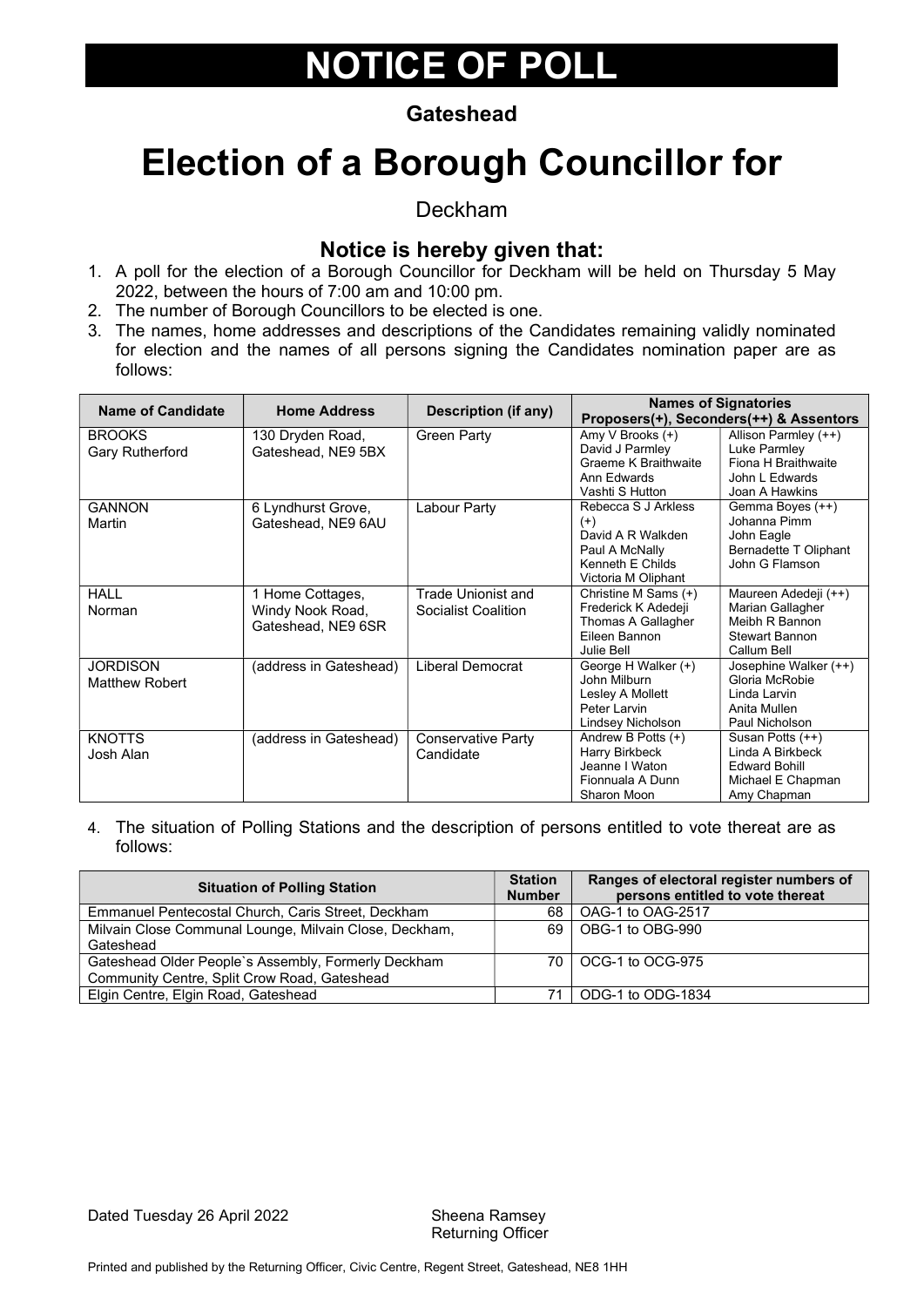#### **Gateshead**

# Election of a Borough Councillor for

### Dunston and Teams

#### Notice is hereby given that:

- 1. A poll for the election of a Borough Councillor for Dunston and Teams will be held on Thursday 5 May 2022, between the hours of 7:00 am and 10:00 pm.
- 2. The number of Borough Councillors to be elected is one.
- 3. The names, home addresses and descriptions of the Candidates remaining validly nominated for election and the names of all persons signing the Candidates nomination paper are as follows:

| <b>Name of Candidate</b>    | <b>Home Address</b>                        | <b>Description (if any)</b> |                                                    | <b>Names of Signatories</b><br>Proposers(+), Seconders(++) & Assentors |
|-----------------------------|--------------------------------------------|-----------------------------|----------------------------------------------------|------------------------------------------------------------------------|
| <b>BLANCHFLOWER</b><br>Andy | 15 School Ave.<br>Dunston, Gateshead,      | <b>Green Party</b>          | Muriel Pinkney $(+)$<br><b>Christopher Pinkney</b> | Ronald Pinkney (++)<br><b>Christine Turnbull</b>                       |
|                             | <b>NE11 9UL</b>                            |                             | William Hodgson<br>Dawn Wintersgill                | Kevin Wintersgill<br>Raymond WH                                        |
|                             |                                            |                             | Agnes A Goodman                                    | Goodman<br>Jacqueline L Noble                                          |
| <b>BURNETT</b>              | 15 Beverley Drive,                         | Labour Party                | Molly Sendall (+)                                  | Geoffrey M Farrer (++)                                                 |
| Dot                         | Swalwell, Newcastle<br>Upon Tyne, NE16 3EH |                             | Deborah Bell<br>Patricia Jobling                   | Brian W Jobling<br>Rachel Sarginson                                    |
|                             |                                            |                             | Chistopher W Ingham<br>Jennifer Reay               | Leanne O'Sullivan<br>Robert L Waugh                                    |
| <b>GORDON</b>               | 8 Bede Courtyard,                          | Liberal Democrat            | Martin I Gordon (+)                                | Frances K Boyd (++)                                                    |
| <b>Beth</b>                 | Staithes South Bank.                       | Focus Team                  | Albino Canu<br>Andrew J Abbott                     | Helen J Kelsey<br>Rachel Abbott                                        |
|                             | Gateshead, NE8 2GS                         |                             | Mark P Quinn                                       | Martin J Richardson                                                    |
|                             |                                            |                             | Lucy Castello                                      | Stuart Gordon                                                          |
| <b>GUTHRIE</b>              | 29 Bittern Close,                          | Conservative Party          | John Guthrie (+)                                   | Libbi Guthrie $(++)$<br>Vusisizwe J Dube                               |
| Jordan-Lee                  | Dunston                                    | Candidate                   | Sibangiswani J Dube<br>Rebecca-Jayne Stokell       | Donna M Stokell                                                        |
|                             |                                            |                             | Stephen Stokell                                    | Nichola Guthrie                                                        |
|                             |                                            |                             | Judith Bryant                                      | <b>Christopher Walker</b>                                              |

| <b>Situation of Polling Station</b>                        | <b>Station</b><br><b>Number</b> | Ranges of electoral register numbers of<br>persons entitled to vote thereat |
|------------------------------------------------------------|---------------------------------|-----------------------------------------------------------------------------|
| Teams Community Centre, Askew Road West, Gateshead         | 38                              | IAG-1 to IAG-1872                                                           |
| Denholme Lodge Communal Room, Collingwood Terrace,         | 39 <sup>°</sup>                 | BG-1 to IBG-1465                                                            |
| Dunston, Gateshead                                         |                                 |                                                                             |
| Big Local Bungalow, Big Local Gateshead, The Bungalow, St. |                                 | 40   ICG-1 to ICG-940                                                       |
| Aidan's Primary School                                     |                                 |                                                                             |
| Dunston Activity Centre, Ellison Road, Dunston, Gateshead  | 41                              | IDG-1 to IDG-1329                                                           |
| Dunston UTS Football Club, Wellington Road, Dunston        | 42                              | IEG-1 to IEG-539                                                            |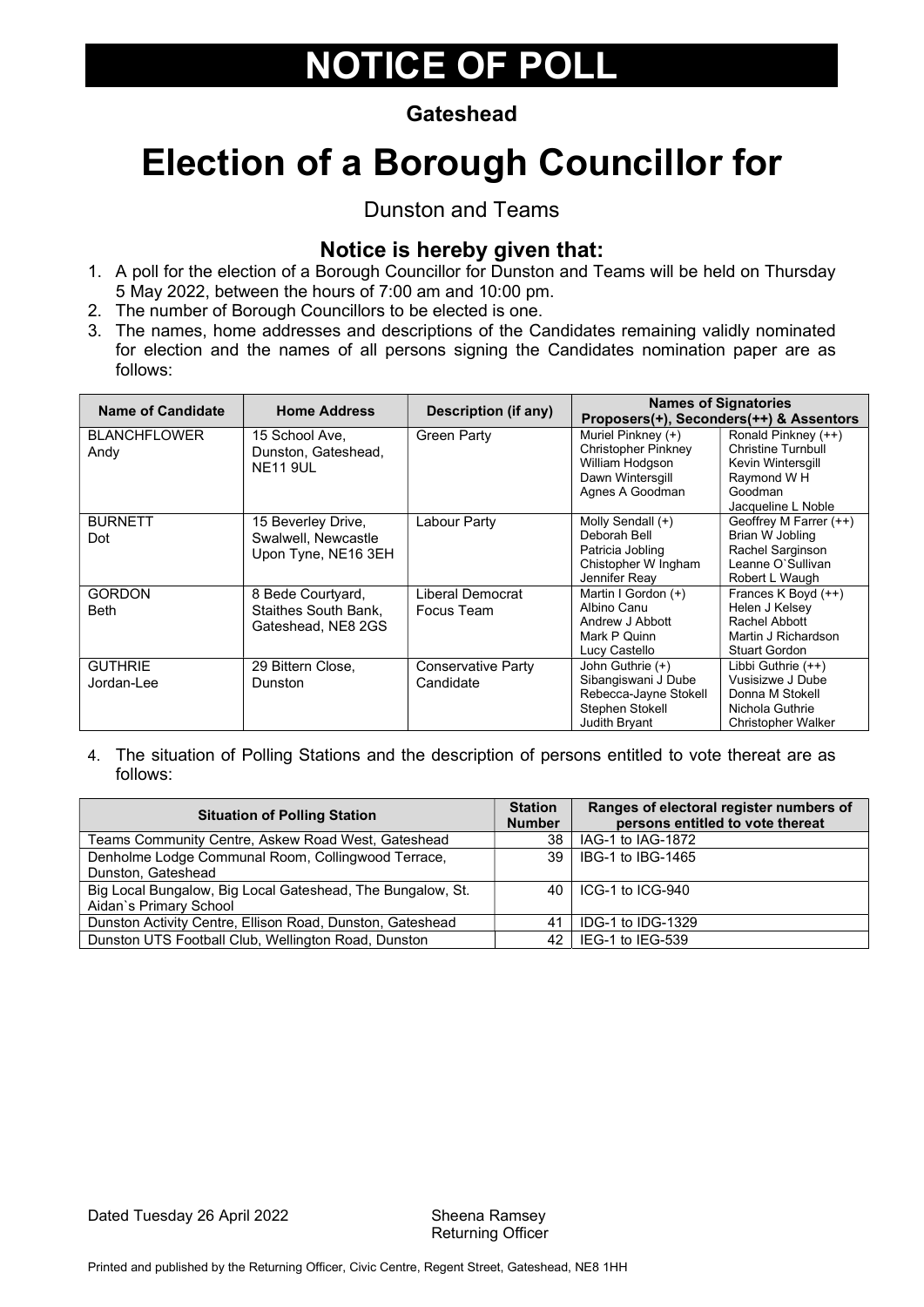#### **Gateshead**

# Election of a Borough Councillor for

Dunston Hill and Whickham East

### Notice is hereby given that:

- 1. A poll for the election of a Borough Councillor for Dunston Hill and Whickham East will be held on Thursday 5 May 2022, between the hours of 7:00 am and 10:00 pm.
- 2. The number of Borough Councillors to be elected is one.
- 3. The names, home addresses and descriptions of the Candidates remaining validly nominated for election and the names of all persons signing the Candidates nomination paper are as follows:

| <b>Name of Candidate</b>                  | <b>Home Address</b>                                             | <b>Description (if any)</b>            |                                                                                                               | <b>Names of Signatories</b>                                                                                                                                   |
|-------------------------------------------|-----------------------------------------------------------------|----------------------------------------|---------------------------------------------------------------------------------------------------------------|---------------------------------------------------------------------------------------------------------------------------------------------------------------|
| <b>BLANCHFLOWER</b><br><b>Isabel Mary</b> | 15 School Avenue,<br>Dunston, Gateshead,<br><b>NE11 9UL</b>     | Green Party                            | Andrew G Blanchflower<br>$^{(+)}$<br>Lucy J Cawley<br>Carl L Bainbridge<br>Sonja M Bainbridge<br>Lena L Aspin | Proposers(+), Seconders(++) & Assentors<br>Harry C Blanchflower<br>$(++)$<br>William J Donohue<br>Elizabeth A Donohue<br>Brian G Gray<br><b>Brian Stevely</b> |
| <b>HOCKING</b><br>Jak                     | 37 Chester Drive,<br>Willington, Durham,<br><b>DL15 0QA</b>     | <b>Conservative Party</b><br>Candidate | Mia J Weatherill $(+)$<br>Amanda J Weatherill<br>Joan Thompson<br><b>Margaret Brenkley</b><br>Kenneth Old     | Josh Snowdon (++)<br>Peter S Weatherill<br>Raymond Thompson<br>Margaret Honeyman<br>Sally A Telfer                                                            |
| <b>MOIR</b><br>Andrew Dylan               | (address in Gateshead)                                          | Labour Party                           | Lee-Ann Moir (+)<br>Sharna K Clifford<br>Jill Clelland<br>Adam G C Venn<br>Philip B Wylie                     | Nora Earl $(++)$<br>Frank Earl<br>Leanne Wylie<br>Gerard J Mulholland<br>Callum J Wilkinson                                                                   |
| <b>ORD</b><br>Amelia Louise               | 35 Fellside Road.<br>Whickham, Newcastle<br>Upon Tyne, NE16 4JR | Liberal Democrat<br>Focus Team         | Dorothy A Forster (+)<br>Alan T Scott<br>Judith Craggs<br>Peter H Brown<br>Peter J Maughan                    | Norman G Forster (++)<br>Anne Scott<br>Norman Lawler<br>Jennifer I Crawford<br>Julie H R Maughan                                                              |
| <b>STEELE</b><br>Graham                   | (address in Gateshead)                                          | Save Us Now                            | Isaac $P$ Steele $(+)$<br><b>Brian Griffin</b><br>Phillip Taylor<br>Joan Morrison<br>Joshua M Steele          | Ethan J Steele $(++)$<br>Stephen W Bollands<br>Joseph Moore<br>Karen A Steele<br>Mark Steele                                                                  |

4. The situation of Polling Stations and the description of persons entitled to vote thereat are as follows:

| <b>Situation of Polling Station</b>                     | <b>Station</b><br><b>Number</b> | Ranges of electoral register numbers of<br>persons entitled to vote thereat |
|---------------------------------------------------------|---------------------------------|-----------------------------------------------------------------------------|
| St Nicholas Church Hall, King George Avenue, Dunston,   | 34                              | HAG-1 to HAG-2614                                                           |
| Gateshead                                               |                                 |                                                                             |
| Dunston Leisure Centre, Dunston Bank, Dunston Hill      | 35                              | HBG-1 to HBG-1229/2                                                         |
| Washingwell Community Primary School, Broom Lane,       | 36 <sup>1</sup>                 | HCG-1 to HCG-1452                                                           |
| Whickham, Newcastle Upon Tyne                           |                                 |                                                                             |
| 1st Whickham Scouts, Herron House Park Drive, Whickham, | 37                              | HDG-1 to HDG-1335                                                           |
| Newcastle Upon Tyne                                     |                                 |                                                                             |

Dated Tuesday 26 April 2022 Sheena Ramsey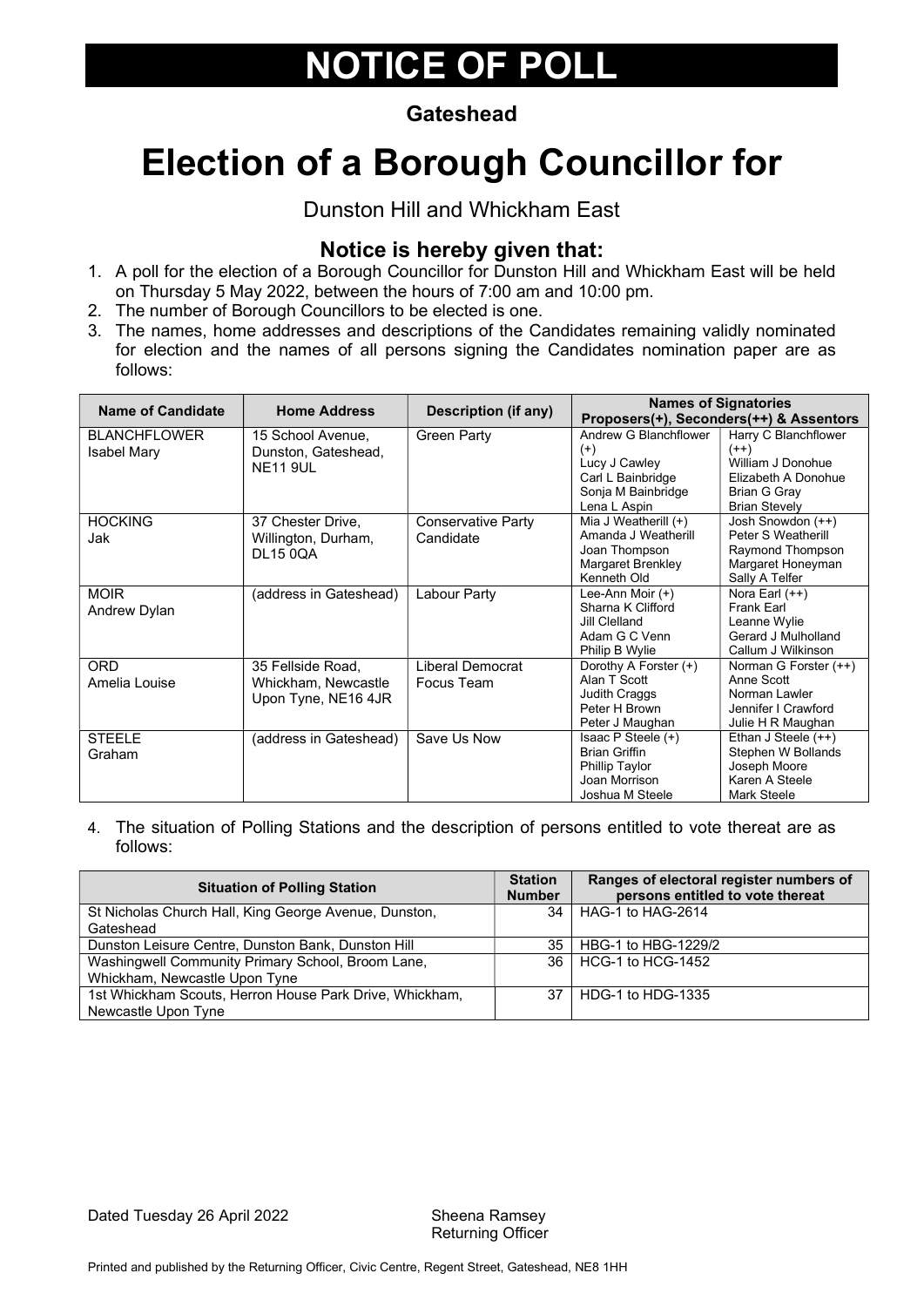#### **Gateshead**

### Election of a Borough Councillor for

Felling

### Notice is hereby given that:

- 1. A poll for the election of a Borough Councillor for Felling will be held on Thursday 5 May 2022, between the hours of 7:00 am and 10:00 pm.
- 2. The number of Borough Councillors to be elected is one.
- 3. The names, home addresses and descriptions of the Candidates remaining validly nominated for election and the names of all persons signing the Candidates nomination paper are as follows:

| <b>Name of Candidate</b> | <b>Home Address</b>    | <b>Description (if any)</b> |                        | <b>Names of Signatories</b><br>Proposers(+), Seconders(++) & Assentors |
|--------------------------|------------------------|-----------------------------|------------------------|------------------------------------------------------------------------|
| <b>DICK</b>              | 42 Follingsby Drive,   | Labour Party                | Raymond D Napier (+)   | Anne A Wheeler $(++)$                                                  |
| Bill                     | Wardley, Gateshead,    |                             | Mark E Wheeler         | lan J Thompson                                                         |
|                          | <b>NE10 8YH</b>        |                             | Maureen Hird           | Peter M Henderson                                                      |
|                          |                        |                             | Irene Noble            | Alan Noble                                                             |
|                          |                        |                             | George J Kasfikis      | Maria Kasfiki                                                          |
| <b>FAWCETT</b>           | 1 Helmsdale Avenue,    | Liberal Democrat            | Angela Knox (+)        | Karl F Parkin (++)                                                     |
| David Gilson             | Felling, Gateshead,    |                             | Janet Colman           | Peter A Tracy                                                          |
|                          | <b>NE10 0JD</b>        |                             | <b>Tony Mcconnell</b>  | <b>Richard Tuttle</b>                                                  |
|                          |                        |                             | <b>Terence Conway</b>  | Alan Archer                                                            |
|                          |                        |                             | Gareth Cooper          | Jonathan C Cook                                                        |
| <b>GRANT</b>             | 1 Cleasby Gardens,     | Green Party                 | Danie M Lindley (+)    | David J Cresswell (++)                                                 |
| Neil Campbell            | Gateshead, NE9 5HL     |                             | <b>Yvonne Crompton</b> | Sandra Galsworthy                                                      |
|                          |                        |                             | Margaret Parnell       | Helen Foster                                                           |
|                          |                        |                             | Michael Rowley         | Karen Savory                                                           |
|                          |                        |                             | Daniel A Knapp         | Alison Howourth                                                        |
| <b>JACKSON</b>           | (address in Gateshead) | <b>Conservative Party</b>   | Nichola Donnelly (+)   | Thomas Donnelly (++)                                                   |
| Peter Crompton           |                        | Candidate                   | Mary A Rutter          | John T Rutter                                                          |
|                          |                        |                             | Peter Vinton           | Sarah J Vinton                                                         |
|                          |                        |                             | Sandra A Stell         | Eileen Cullen                                                          |
|                          |                        |                             | <b>Karl Gatiss</b>     | <b>Raymond H Gatiss</b>                                                |

| <b>Situation of Polling Station</b>                                  |     | Ranges of electoral register numbers of<br>persons entitled to vote thereat |
|----------------------------------------------------------------------|-----|-----------------------------------------------------------------------------|
| Pattinson House, 34B Pattinson Gardens, Felling                      |     | QAG-1 to QAG-1406                                                           |
| Felling Community Centre, Crowhall Towers, Crowhall Lane,<br>Felling |     | 78   QBG-1 to QBG-1829                                                      |
| The Drive Nursery School, The Drive, Bog House Estate, Felling       | 79. | QCG-1 to QCG-1962                                                           |
| Christ Church Felling, Carlisle Street, Gateshead                    | 80  | QDG-1 to QDG-402                                                            |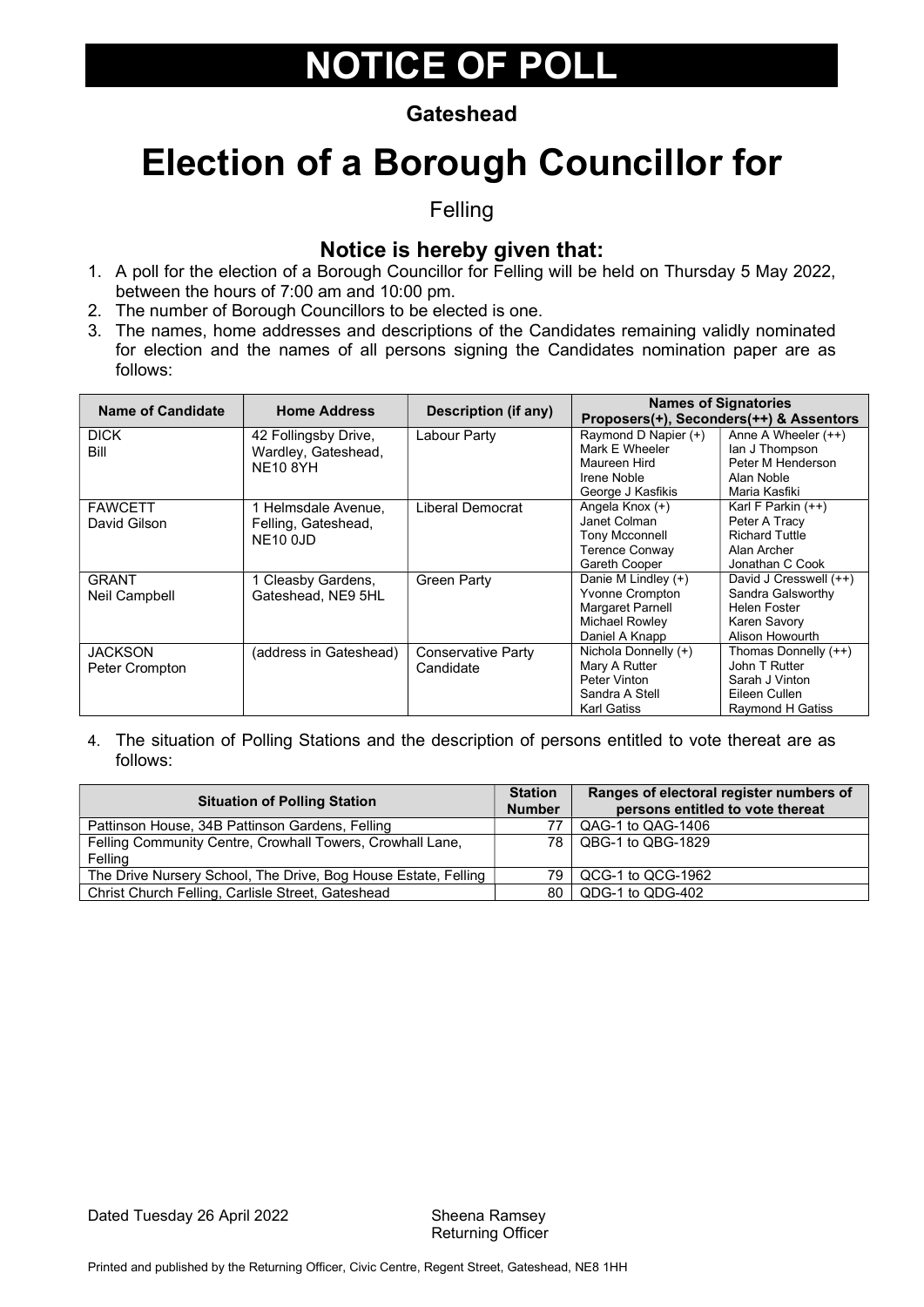#### **Gateshead**

### Election of a Borough Councillor for

High Fell

#### Notice is hereby given that:

- 1. A poll for the election of a Borough Councillor for High Fell will be held on Thursday 5 May 2022, between the hours of 7:00 am and 10:00 pm.
- 2. The number of Borough Councillors to be elected is one.
- 3. The names, home addresses and descriptions of the Candidates remaining validly nominated for election and the names of all persons signing the Candidates nomination paper are as follows:

| <b>Name of Candidate</b> | <b>Home Address</b>      | Description (if any) |                         | <b>Names of Signatories</b><br>Proposers(+), Seconders(++) & Assentors |
|--------------------------|--------------------------|----------------------|-------------------------|------------------------------------------------------------------------|
| <b>ATHEY</b>             | 12 Broad Oak Terrace,    | Conservative Party   | Josh A Knotts $(+)$     | Louise B Prince (++)                                                   |
| <b>Francis Thomas</b>    | Chopwell                 | Candidate            | Walter J Hammocks       | William Wood                                                           |
|                          |                          |                      | John Green              | Margaret A Green                                                       |
|                          |                          |                      | <b>B Ruth Goulbourn</b> | John R Postlethwaite                                                   |
|                          |                          |                      | <b>William Bone</b>     | Brenda Bone                                                            |
| <b>BRUNSKILL</b>         | 1 Home Cottages,         | Trade Unionist and   | Norman Hall (+)         | Patricia Beat (++)                                                     |
| Elaine                   | Windy Nook Road,         | Socialist Coalition  | Gail M Copeland         | Alan Watson                                                            |
|                          | Sheriff Hill, Gateshead, |                      | Donna M Hetherington    | Alan Murphy                                                            |
|                          | NE9 6SR                  |                      | Ronald Bell             | Valerie Bell                                                           |
|                          |                          |                      | Sarah L Brunskill       | Michael Brunskill                                                      |
| <b>GIBSON</b>            | 128 Church Road, Low     | Labour Party         | Kathryn D Walker (+)    | William C Lee $(++)$                                                   |
| Judith Francesca         | Fell, Gateshead, NE9     |                      | Leigh Kirton            | Julie Armstrong                                                        |
| Therese                  | 5XD                      |                      | Gillian A Wood          | David K Wood                                                           |
|                          |                          |                      | Jean Lee                | <b>Christine Fawcett</b>                                               |
|                          |                          |                      | <b>Susan Cousins</b>    | Gordon Coxon                                                           |
| <b>HOLDER</b>            | 8 Beamish Gardens,       | Liberal Democrat     | Dawn E Welsh (+)        | Daniel S Duggan (++)                                                   |
| Thomas Karl              | Wrekenton.               |                      | Alan Mulholland         | Linda Regan                                                            |
|                          | Gateshead, NE9 7LD       |                      | Carl R Kane             | Michelle Kane                                                          |
|                          |                          |                      | Emma Forster            | Mary Thompson                                                          |
|                          |                          |                      | Barbara Watson          | <b>Anthony Smiles</b>                                                  |
| <b>RUBINSTEIN</b>        | 54 Silverdale Terrace.   | <b>Green Party</b>   | Frederick J Wilson (+)  | Lynn Joab $(++)$                                                       |
| Gabriel                  | Gateshead, NE8 4JL       |                      | Philip S Gibson         | Denise Pearson                                                         |
|                          |                          |                      | Amy J Pearson           | Chloe Pearson                                                          |
|                          |                          |                      | <b>Brian Scott</b>      | Elizabeth Scott                                                        |
|                          |                          |                      | Christopher K Meldrum   | Amanda Robinson                                                        |

| <b>Situation of Polling Station</b>                         | <b>Station</b><br><b>Number</b> | Ranges of electoral register numbers of<br>persons entitled to vote thereat |
|-------------------------------------------------------------|---------------------------------|-----------------------------------------------------------------------------|
| Springwell Community Centre, Lanchester Avenue, Springwell  | 72                              | PAG-1 to PAG-1346                                                           |
| Estate, Gateshead                                           |                                 |                                                                             |
| St John's Church, Gateshead Fell, Church Road, Sheriff Hill | 73                              | PBG-1 to PBG-942                                                            |
| Beacon Lough Baptist Church, 99 Southend Road, Gateshead    | 74                              | PCG-1 to PCG-1104                                                           |
| Larkspur Community Primary School, Beacon Lough East,       | 75                              | PDG-1 to PDG-1534                                                           |
| Gateshead                                                   |                                 |                                                                             |
| St Oswalds Rc Primary School, Easington Avenue, Wrekenton,  | 76.                             | PEG-1 to PEG-1073                                                           |
| Gateshead                                                   |                                 |                                                                             |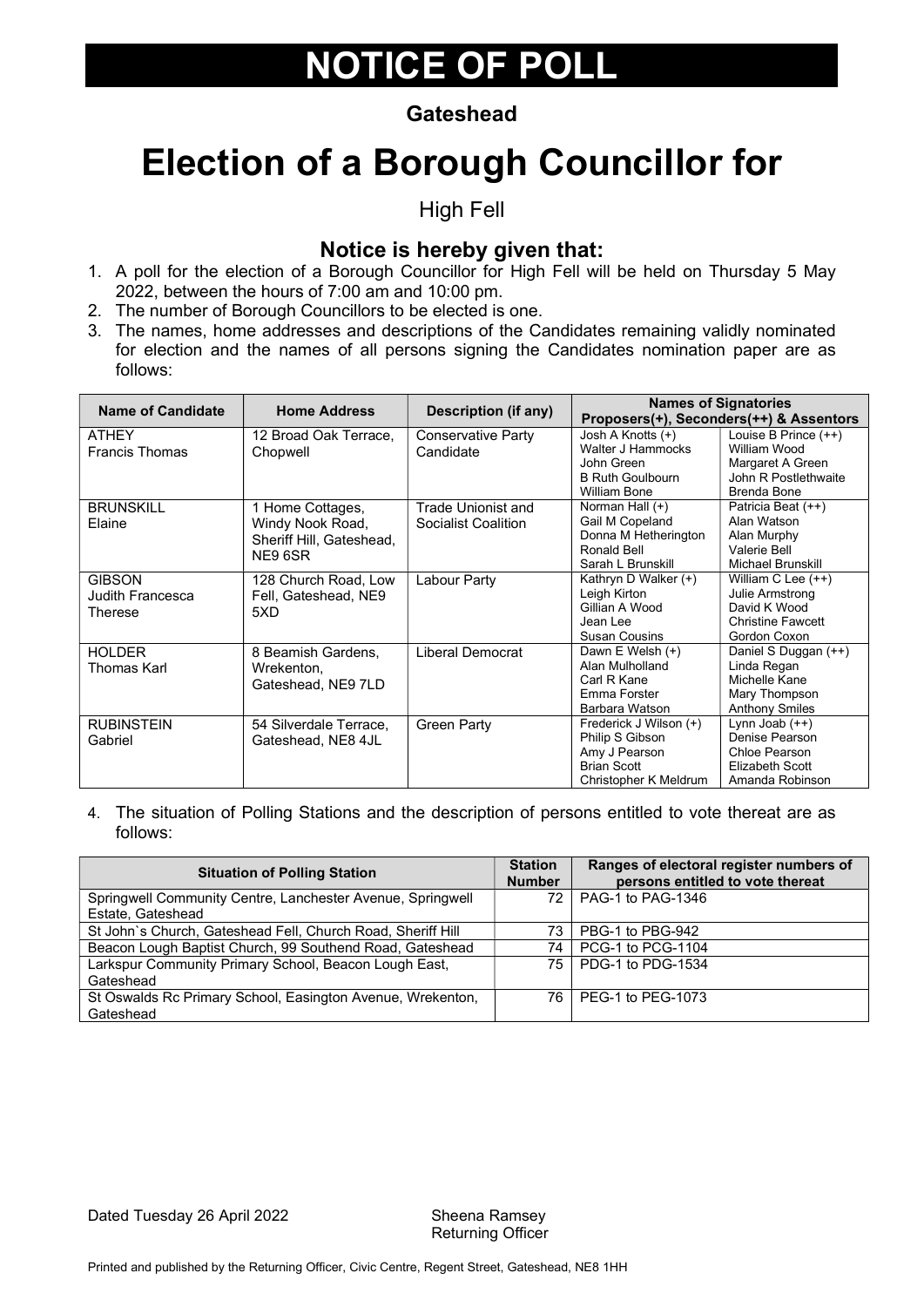#### **Gateshead**

### Election of a Borough Councillor for

Lamesley

#### Notice is hereby given that:

- 1. A poll for the election of a Borough Councillor for Lamesley will be held on Thursday 5 May 2022, between the hours of 7:00 am and 10:00 pm.
- 2. The number of Borough Councillors to be elected is one.
- 3. The names, home addresses and descriptions of the Candidates remaining validly nominated for election and the names of all persons signing the Candidates nomination paper are as follows:

| Name of Candidate | <b>Home Address</b>    | <b>Description (if any)</b> |                                      | <b>Names of Signatories</b><br>Proposers(+), Seconders(++) & Assentors |
|-------------------|------------------------|-----------------------------|--------------------------------------|------------------------------------------------------------------------|
| <b>CLARKE</b>     | (address in Gateshead) | Liberal Democrat            | Rachel M Clarke (+)<br>Michael Dance | Dorothy Vasey (++)<br>Gordon Pattison                                  |
| Daniel James      |                        |                             | John Pattison                        | Jacqueline Headon                                                      |
|                   |                        |                             | Steven Graham                        | David Blackburn                                                        |
|                   |                        |                             | Susan A Blackburn                    | <b>Walter Dodd</b>                                                     |
| <b>EVERATT</b>    | 8 Longstone, Pimlico   | Conservative Party          | Maureen Jackson (+)                  | James Robertson (++)                                                   |
| Sheila            | Court. Low Fell        | Candidate                   | Dorothy McCready                     | Thomas McCready                                                        |
|                   |                        |                             | Gloria A Colligan                    | Benjamin N Corbin                                                      |
|                   |                        |                             | Craig J Wayman                       | Carol A Burborough                                                     |
|                   |                        |                             | Angela Gregory                       | David Alison                                                           |
| <b>MCCOID</b>     | 5 Aged Miners Homes,   | Labour Party                | Rose Scott (+)                       | Gordon Spring (++)                                                     |
| Jane              | Kibblesworth, NE11     |                             | Pauline Bennett                      | Lisa Johnson                                                           |
|                   | 0XH                    |                             | Emma K Miller                        | Sheila Gallagher                                                       |
|                   |                        |                             | Karen McBryde                        | Dorothy Brownley                                                       |
|                   |                        |                             | Joyce Stafford                       | Noreen Spring                                                          |
| <b>MCLEAN</b>     | 21 Radcliffe Close,    | Green Party                 | Craig I Pearson (+)                  | Emma L Robinson (++)                                                   |
| Ashleigh Taylor   | Gateshead, NE8 3JZ     |                             | <b>Christine Dodds</b>               | Michelle Quirk                                                         |
|                   |                        |                             | Jade Wallace                         | Samantha Marshall                                                      |
|                   |                        |                             | Thomas S Horn                        | Caroline-Sophie                                                        |
|                   |                        |                             | Barry B Downs                        | Shellam                                                                |
|                   |                        |                             |                                      | Marcin M Marzec                                                        |

| <b>Situation of Polling Station</b>                             |    | Ranges of electoral register numbers of<br>persons entitled to vote thereat |
|-----------------------------------------------------------------|----|-----------------------------------------------------------------------------|
| St Andrews Church Hall, Lamesley Cottages, Lamesley,            | 93 | UAG001-1 to UAG001-192                                                      |
| Gateshead                                                       |    |                                                                             |
| St Andrews Church Hall, Lamesley Cottages, Lamesley,            | 93 | UAG002-1 to UAG002-2                                                        |
| Gateshead                                                       |    |                                                                             |
| Kibblesworth Millennium Centre, Grange Terrace, Kibblesworth,   | 94 | UBG-1 to UBG-1098                                                           |
| Gateshead                                                       |    |                                                                             |
| A1 Allerdene Social Club, Trafford, Allerdene Estate, Gateshead | 95 | UCG-1 to UCG-152                                                            |
| Eighton Banks Village Hall, Black Lane, Gateshead               | 96 | UDG001-1 to UDG001-1050                                                     |
| Eighton Banks Village Hall, Black Lane, Gateshead               | 96 | UDG002-1 to UDG002-811                                                      |
| Leyburn Place Communal Lounge, 71 Leyburn Place, Birtley        | 97 | UEG001-1 to UEG001-653                                                      |
| Leyburn Place Communal Lounge, 71 Leyburn Place, Birtley        | 97 | UEG002-1 to UEG002-626                                                      |
| Mary Sanders Communal Rooms, Durham Road, Birtley               | 98 | UFG-1 to UFG-2628                                                           |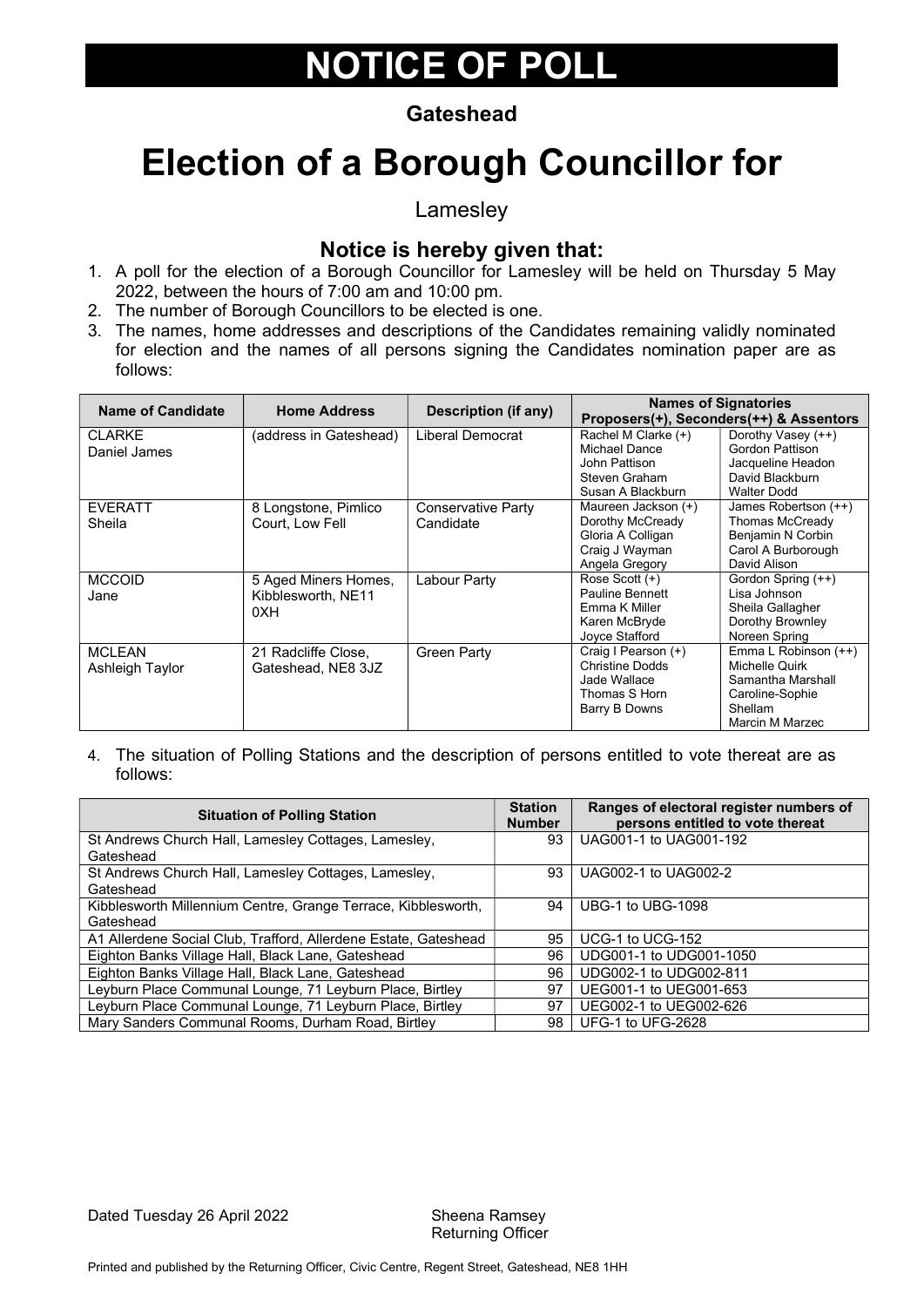#### **Gateshead**

# Election of a Borough Councillor for

#### Lobley Hill and Bensham

#### Notice is hereby given that:

- 1. A poll for the election of a Borough Councillor for Lobley Hill and Bensham will be held on Thursday 5 May 2022, between the hours of 7:00 am and 10:00 pm.
- 2. The number of Borough Councillors to be elected is one.
- 3. The names, home addresses and descriptions of the Candidates remaining validly nominated for election and the names of all persons signing the Candidates nomination paper are as follows:

| <b>Name of Candidate</b> | <b>Home Address</b>     | <b>Description (if any)</b> |                       | <b>Names of Signatories</b><br>Proposers(+), Seconders(++) & Assentors |
|--------------------------|-------------------------|-----------------------------|-----------------------|------------------------------------------------------------------------|
| <b>DODDS</b>             | 240 Windsor Avenue,     | Labour Party                | Catherine Donovan (+) | Eileen McMaster (++)                                                   |
| Kevin Michael            | Gateshead, Tyne and     |                             | Angela Douglas        | Errol P Gill                                                           |
|                          | Wear, NE8 4PA           |                             | Julia Gill            | Kathleen Hayward                                                       |
|                          |                         |                             | David J Hayward       | Amanda J Buchanan                                                      |
|                          |                         |                             | Susan M Hingley       | <b>Stephen M Davies</b>                                                |
| <b>GARDINER</b>          | 1 Kendal, Vigo, Birtley | Conservative Party          | Slawomir M Guzek (+)  | James S Donnelly (++)                                                  |
| John Rogan               |                         | Candidate                   | Stefka E Lee          | Yehuda Sandler                                                         |
|                          |                         |                             | Shlomo Simons         | Shloime Spitzer                                                        |
|                          |                         |                             | Noami Spitzer         | <b>Yitzhok E Russell</b>                                               |
|                          |                         |                             | Abraham Benoliel      | Batya Benoliel                                                         |
| <b>REDFERN</b>           | 435 Lobley Hill Road,   | <b>Green Party</b>          | Oliver E Wood (+)     | Helen Redfern (++)                                                     |
| Andy                     | Gateshead, NE11 0BT     |                             | Jordan L Redfern      | Rebecca H Winn                                                         |
|                          |                         |                             | Christopher C Winn    | Maya H Winn                                                            |
|                          |                         |                             | <b>Helen Holmes</b>   | James A Holmes                                                         |
|                          |                         |                             | Maisy J Holmes        | Lorna Turnbull                                                         |
| <b>RICKELTON</b>         | 30 Durham Road,         | Liberal Democrat            | Jonathan Mohammed     | Elena Mohammed (++)                                                    |
| Jamie                    | Gateshead, NE8 4EJ      |                             | $(+)$                 | Joan Parkin                                                            |
|                          |                         |                             | Jill Parkin           | Michael R Glendon                                                      |
|                          |                         |                             | Jane Beharrell        | Alistair G F Kennedy                                                   |
|                          |                         |                             | Steven Rayner         | Harinder S Mann                                                        |
|                          |                         |                             | Robert M Glendon      |                                                                        |

| <b>Situation of Polling Station</b>                         | <b>Station</b><br><b>Number</b> | Ranges of electoral register numbers of<br>persons entitled to vote thereat |
|-------------------------------------------------------------|---------------------------------|-----------------------------------------------------------------------------|
| Gateshead Evangelical Church, Derwentwater Road,            | 43                              | JAG-1 to JAG-802                                                            |
| Gateshead                                                   |                                 |                                                                             |
| Lobley Hill Primary School, Rothbury Gardens, Lobley Hill,  | 44                              | JBG-1 to JBG-1718                                                           |
| Gateshead                                                   |                                 |                                                                             |
| Lobley Hill Community Centre, Scafell Gardens, Lobley Hill, | 45                              | JCG-1 to JCG-1163                                                           |
| Gateshead                                                   |                                 |                                                                             |
| Brighton Avenue Primary School, Brighton Road, Gateshead    | 46                              | JDG-1 to JDG-1671                                                           |
| Brighton Avenue Primary School, Brighton Road, Gateshead    | 47                              | JEG-1 to JEG-1557                                                           |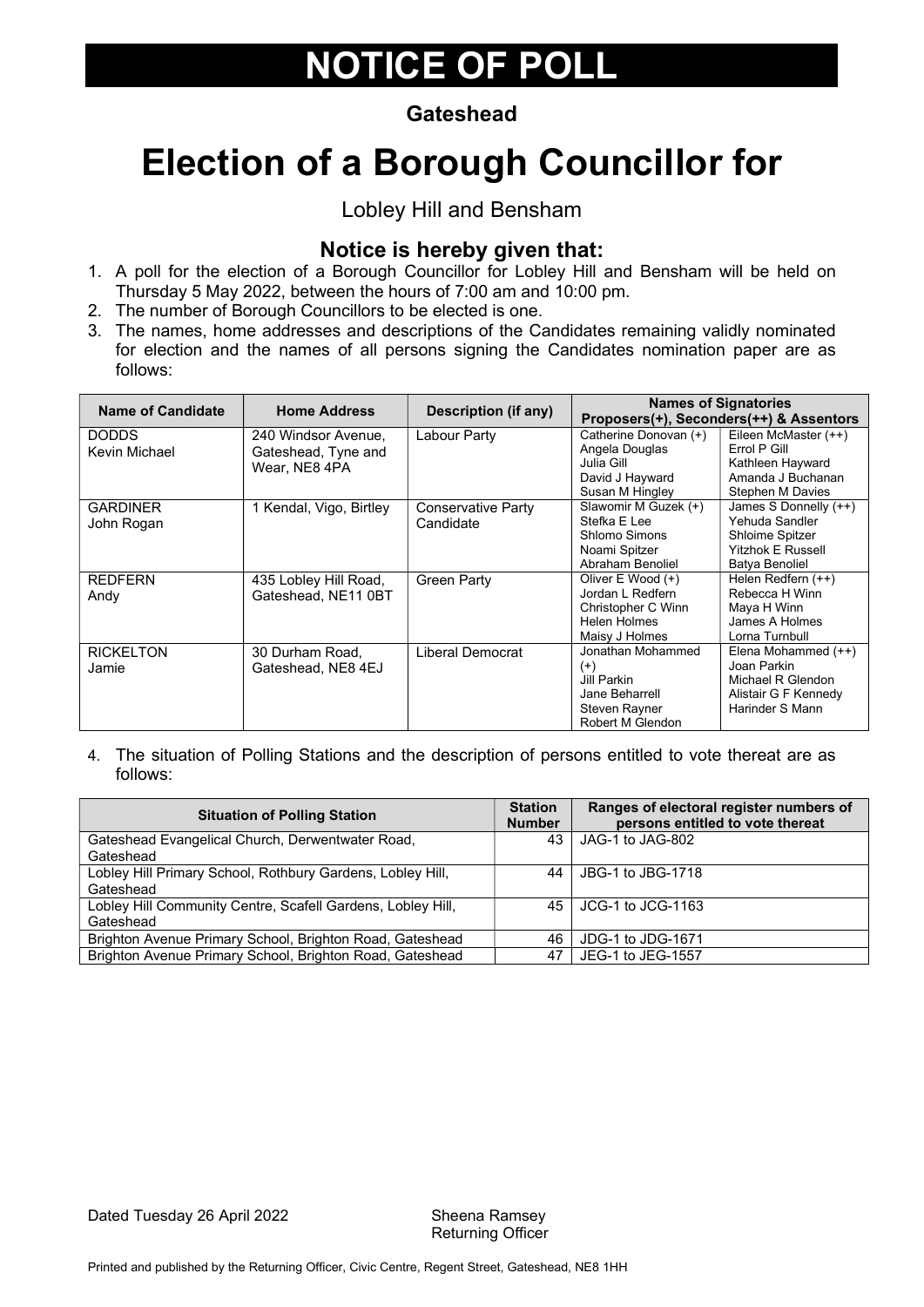#### **Gateshead**

### Election of a Borough Councillor for

Low Fell

### Notice is hereby given that:

- 1. A poll for the election of a Borough Councillor for Low Fell will be held on Thursday 5 May 2022, between the hours of 7:00 am and 10:00 pm.
- 2. The number of Borough Councillors to be elected is one.
- 3. The names, home addresses and descriptions of the Candidates remaining validly nominated for election and the names of all persons signing the Candidates nomination paper are as follows:

| <b>Name of Candidate</b> | <b>Home Address</b>     | Description (if any) |                      | <b>Names of Signatories</b><br>Proposers(+), Seconders(++) & Assentors |
|--------------------------|-------------------------|----------------------|----------------------|------------------------------------------------------------------------|
| <b>GORMAN</b>            | (address in Gateshead). | Green Party          | John N Iceton $(+)$  | Joanne R Iceton $(++)$                                                 |
| Mark Andrew              |                         |                      | Neil C Grant         | Neil Calvert                                                           |
|                          |                         |                      | Malcolm R Hipkin     | Jennifer Hipkin                                                        |
|                          |                         |                      | John R Hipkin        | Kevin Laskey                                                           |
|                          |                         |                      | Jean Laskev          | Ruth C Grant                                                           |
| LAWSON                   | 8 West View.            | Labour Party         | Joan Lawson (+)      | Trevor Lawson (++)                                                     |
| Calvin Kenneth Joseph    | Gateshead, NE9 7UY      |                      | Judith F T Gibson    | <b>Robert Taylor</b>                                                   |
|                          |                         |                      | Jacqueline A Taylor  | Lindsay A Greenhalgh                                                   |
|                          |                         |                      | Paul J Bell          | Mariam Dunlop                                                          |
|                          |                         |                      | Shaun A Dunlop       | Ross D Collins                                                         |
| <b>STERLING</b>          | 90 Windy Nook Rd.       | Conservative Party   | David W Potts (+)    | Sheila Everatt (++)                                                    |
| Paul                     | <b>Windy Nook</b>       | Candidate            | John Callanan        | Edward W Robinson                                                      |
|                          |                         |                      | Myra E Sanderson     | Mee C Chung                                                            |
|                          |                         |                      | Dorothy A Boyd       | John E Boyd                                                            |
|                          |                         |                      | James Murray         | <b>Edward McDonald</b>                                                 |
| <b>WELSH</b>             | The Cottage, Church     | Liberal Democrat     | Ronald W A L Beadle  | Leonard Bell $(++)$                                                    |
| Dawn Elizabeth           | Drive. Sheriff Hill.    | Focus Team           | $^{(+)}$             | James R L Spence                                                       |
|                          | Gateshead, NE9 5RB      |                      | Jane C Spence        | Rowland Quinn                                                          |
|                          |                         |                      | Louise Quinn         | Timothy D Broadwell                                                    |
|                          |                         |                      | Hilary E Trayler     | David Raynor                                                           |
|                          |                         |                      | Christine M C Slater |                                                                        |

| <b>Situation of Polling Station</b>                        | <b>Station</b><br><b>Number</b> | Ranges of electoral register numbers of<br>persons entitled to vote thereat |
|------------------------------------------------------------|---------------------------------|-----------------------------------------------------------------------------|
| Grace College, Formerly Joseph Swan Academy, Saltwell Road | 52                              | LAG-1 to LAG-520                                                            |
| South                                                      |                                 |                                                                             |
| Thomas Wilson Club, Chowdene Bank, Chowdene, Gateshead     | 53                              | LBG-1 to LBG-605                                                            |
| St Helen's Church Hall, Belle Vue Bank, Low Fell           | 54                              | LCG-1 to LCG-1555                                                           |
| Gateshead Fell Cricket Club, Eastwood Gardens, Low Fell    | 55                              | LDG-1 to LDG-2094                                                           |
| Kells Lane Primary School, Kells Lane, Low Fell, Gateshead |                                 | 56   LEG-1 to LEG-2154                                                      |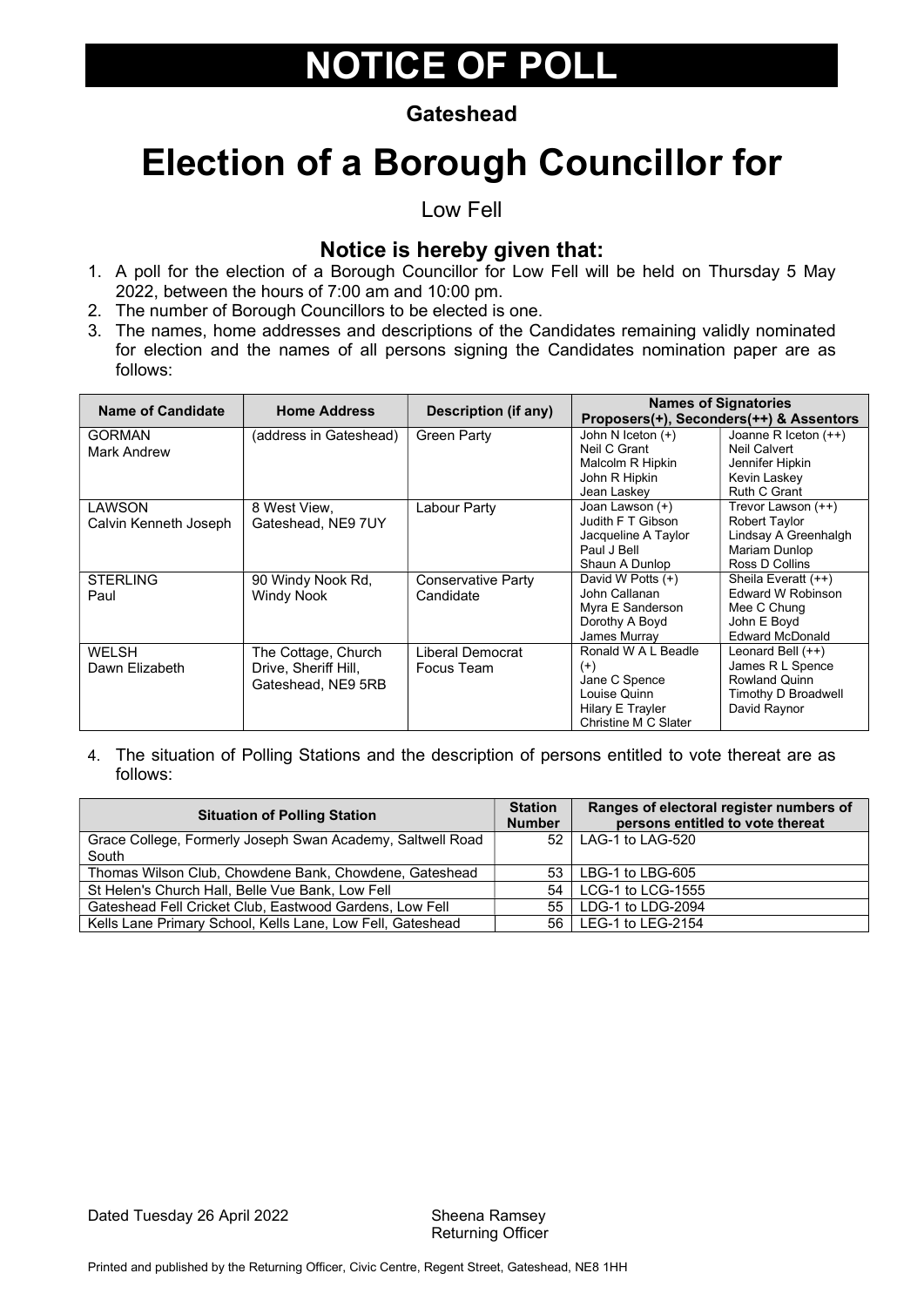#### **Gateshead**

# Election of a Borough Councillor for

#### Pelaw and Heworth

### Notice is hereby given that:

- 1. A poll for the election of a Borough Councillor for Pelaw and Heworth will be held on Thursday 5 May 2022, between the hours of 7:00 am and 10:00 pm.
- 2. The number of Borough Councillors to be elected is one.
- 3. The names, home addresses and descriptions of the Candidates remaining validly nominated for election and the names of all persons signing the Candidates nomination paper are as follows:

| <b>Name of Candidate</b>         | <b>Home Address</b>                             | Description (if any)            |                                                                                           | <b>Names of Signatories</b><br>Proposers(+), Seconders(++) & Assentors                          |
|----------------------------------|-------------------------------------------------|---------------------------------|-------------------------------------------------------------------------------------------|-------------------------------------------------------------------------------------------------|
| <b>PARGAM</b><br>Ali Reza Akbari | 9 Ventnor Crescent,<br>Low Fell                 | Conservative Party<br>Candidate | John Turnbull (+)<br>Jeanne McCallum<br>Alison Blythe<br>Maria Shearer<br>Lucy E Johnson  | Joan Turnbull (++)<br>Gavin R Blythe<br>Milli S Blythe<br>Christina Johnson<br>Pamela Broadbent |
| <b>WHEELER</b><br>Anne Adelaide  | 52 High Street, Felling,<br>Gateshead, NE10 9LT | Labour Party                    | Maureen Harris (+)<br>Alba Griffin<br>Mark Harrison<br>Thomas H Thorogood<br>John Frecker | Vincent Humphries (++)<br>Andrew B Tuckey<br>Jill L Harrison<br>Henry Harris<br>Henry E Gair    |
| <b>WINTCHER</b><br>Amanda Renee  | (address in Gateshead)                          | Liberal Democrat<br>Focus Team  | lan Patterson (+)<br>Joan Munday<br>Jean Brown<br>Arline Allen<br>Michael J Duffy         | Robinson G Stanaway<br>$(++)$<br>Alan Brown<br>Ann March<br>Paul Meach<br>Timothy P Vince       |

| <b>Situation of Polling Station</b>                       |                 | Ranges of electoral register numbers of<br>persons entitled to vote thereat |
|-----------------------------------------------------------|-----------------|-----------------------------------------------------------------------------|
| Heworth Grange Comprehensive School, High Lanes, Heworth, | 85 <sub>1</sub> | SAG-1 to SAG-2011                                                           |
| Gateshead                                                 |                 |                                                                             |
| Hertfordshire House, Rothbury Avenue, Pelaw, Gateshead    | 86              | SBG-1 to SBG-1631/2                                                         |
| Bill Quay Cricket Club, Hall Terrace, Bill Quay           | 87              | SCG-1 to SCG-1202                                                           |
| Wardley Primary School, Kier Hardie Avenue, Wardley,      | 88.             | SDG-1 to SDG-1581                                                           |
| Gateshead                                                 |                 |                                                                             |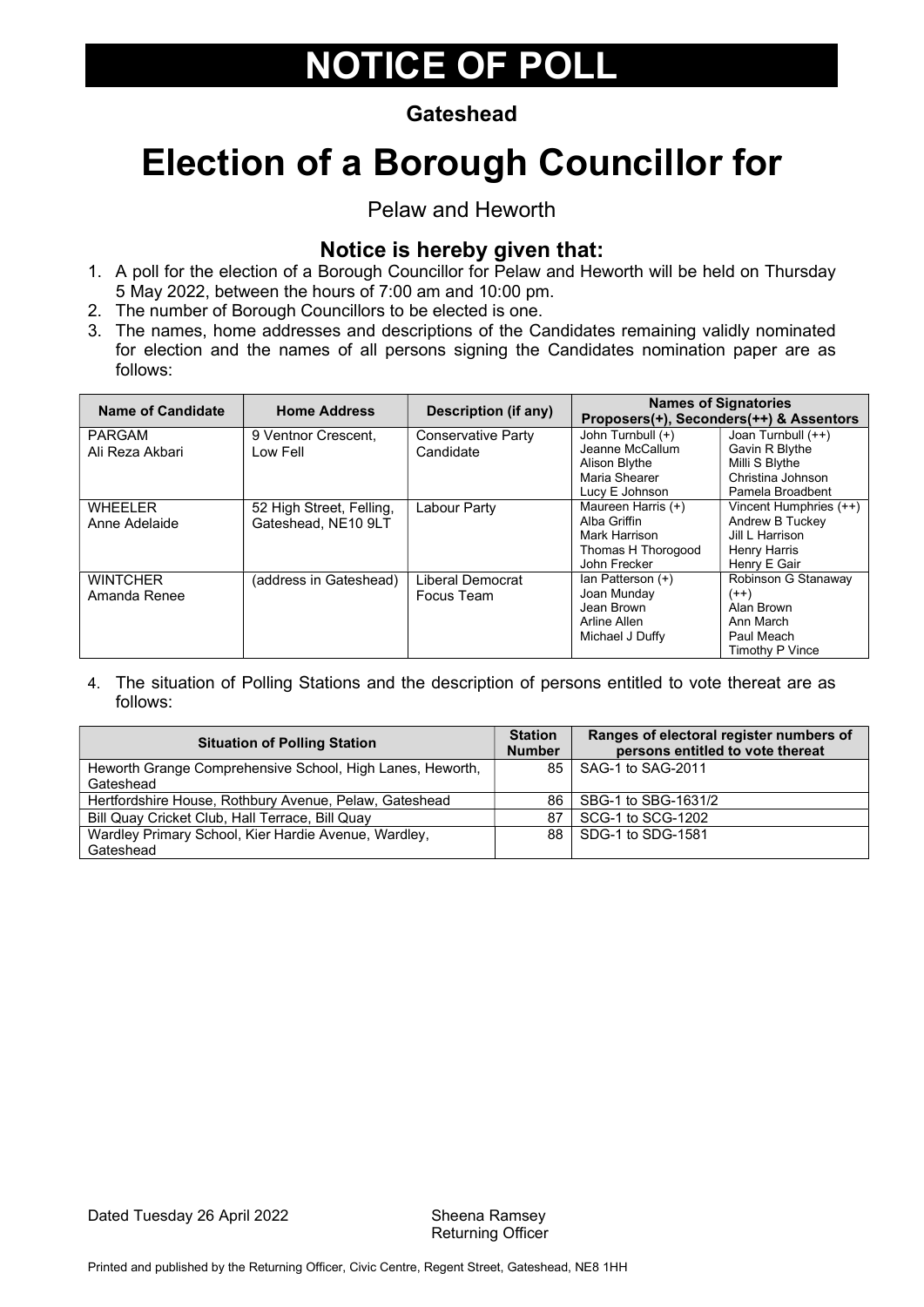#### **Gateshead**

# Election of a Borough Councillor for

#### Ryton Crookhill and Stella

#### Notice is hereby given that:

- 1. A poll for the election of a Borough Councillor for Ryton Crookhill and Stella will be held on Thursday 5 May 2022, between the hours of 7:00 am and 10:00 pm.
- 2. The number of Borough Councillors to be elected is one.
- 3. The names, home addresses and descriptions of the Candidates remaining validly nominated for election and the names of all persons signing the Candidates nomination paper are as follows:

| <b>Name of Candidate</b> | <b>Home Address</b>    | Description (if any)      | <b>Names of Signatories</b><br>Proposers(+), Seconders(++) & Assentors |                                            |
|--------------------------|------------------------|---------------------------|------------------------------------------------------------------------|--------------------------------------------|
| <b>COOPER</b>            | 13 High Hedgefield     | Trade Unionist and        | Simon Houston (+)                                                      | Denise Hillary (++)                        |
| <b>Ros</b>               | Terrace, Blaydon-on-   | Socialist Coalition       | David E Gibson                                                         | Margaret E Gibson                          |
|                          | Tyne, NE21 4NP         |                           | Heather Douglas                                                        | David J Douglas                            |
|                          |                        |                           | Abigail J Hillary                                                      | Joanne Harvey                              |
|                          |                        |                           | David A Harvey                                                         | Naomi J Warne                              |
| <b>DUGGAN</b>            | (address in Gateshead) | Liberal Democrat          | Jacqueline Dowson (+)                                                  | Christine M McHatton                       |
| Lynda Ann                |                        | Focus Team                | Ronald J McHatton                                                      | $(++)$                                     |
|                          |                        |                           | Helen Storey                                                           | Alan Storey                                |
|                          |                        |                           | Michael Harding                                                        | <b>Eleanor A Harding</b>                   |
|                          |                        |                           | Graham Peart                                                           | <b>Shirley Peart</b><br>Elizabeth A Rutter |
|                          |                        |                           |                                                                        |                                            |
| <b>GEDDES</b>            | Moorside, Barmoor      | Labour Party              | Jon P Comb (+)<br>Dane A Roberts                                       | Winifred Comb (++)                         |
| Freda                    | Lane, Ryton, NE40      |                           | Neil R Buckle                                                          | Jenny Roberts<br>Catherine A Bell          |
|                          | 3AN                    |                           | James R Bell                                                           | Elizabeth M Keenan                         |
|                          |                        |                           | Irene Hutton                                                           | Hannah C Harding                           |
| <b>MASON</b>             | 13 Greenfield Place,   | <b>Green Party</b>        | Kathryn W Riley (+)                                                    | Robert E Mason (++)                        |
| Andrew                   |                        |                           | Gemma R Wilders                                                        | James C Wilders                            |
|                          | Ryton, NE40 3LY        |                           | Malcolm N Newton                                                       | Nigel P Wild                               |
|                          |                        |                           | <b>Richard G Perry</b>                                                 | Benjamin J Perry                           |
|                          |                        |                           | Colin F Smith                                                          | Holly R Mason                              |
| <b>PRINCE</b>            | 23 Tamarisk Way,       | <b>Conservative Party</b> | Peter R Snodin (+)                                                     | Alan Kirsopp (++)                          |
| Louise Beatrice          | Gateshead              | Candidate                 | Paul A Donnelly                                                        | Mary D Brand                               |
|                          |                        |                           | Andrew A Brand                                                         | Melanie J Todd                             |
|                          |                        |                           | Flizabeth M B                                                          | Sidney J Dixon                             |
|                          |                        |                           | McCracken                                                              | <b>Bernard Gilmour</b>                     |
|                          |                        |                           | Iris Gilmour                                                           |                                            |

| <b>Situation of Polling Station</b>                                           | <b>Station</b><br><b>Number</b> | Ranges of electoral register numbers of<br>persons entitled to vote thereat |
|-------------------------------------------------------------------------------|---------------------------------|-----------------------------------------------------------------------------|
| Stargate Community Centre, Stargate Lane, Crookhill, Ryton                    |                                 | BAG-1 to BAG-1797                                                           |
| Ryton Rfc, Clubhouse, Main Road, Barmoor, Ryton                               | 6.                              | BBG-1 to BBG-729                                                            |
| Holy Cross Church Hall, Station Bank, Ryton Village, Ryton                    |                                 | BCG-1 to BCG-910                                                            |
| St Mary & St Thomas Aquinas Rc Primary School, Stella Lane,<br><b>Blaydon</b> | 8.                              | BDG-1/1 to BDG-1373                                                         |
| Ryton Methodist Church, Grange Road, Ryton                                    |                                 | BEG-1 to BEG-2051                                                           |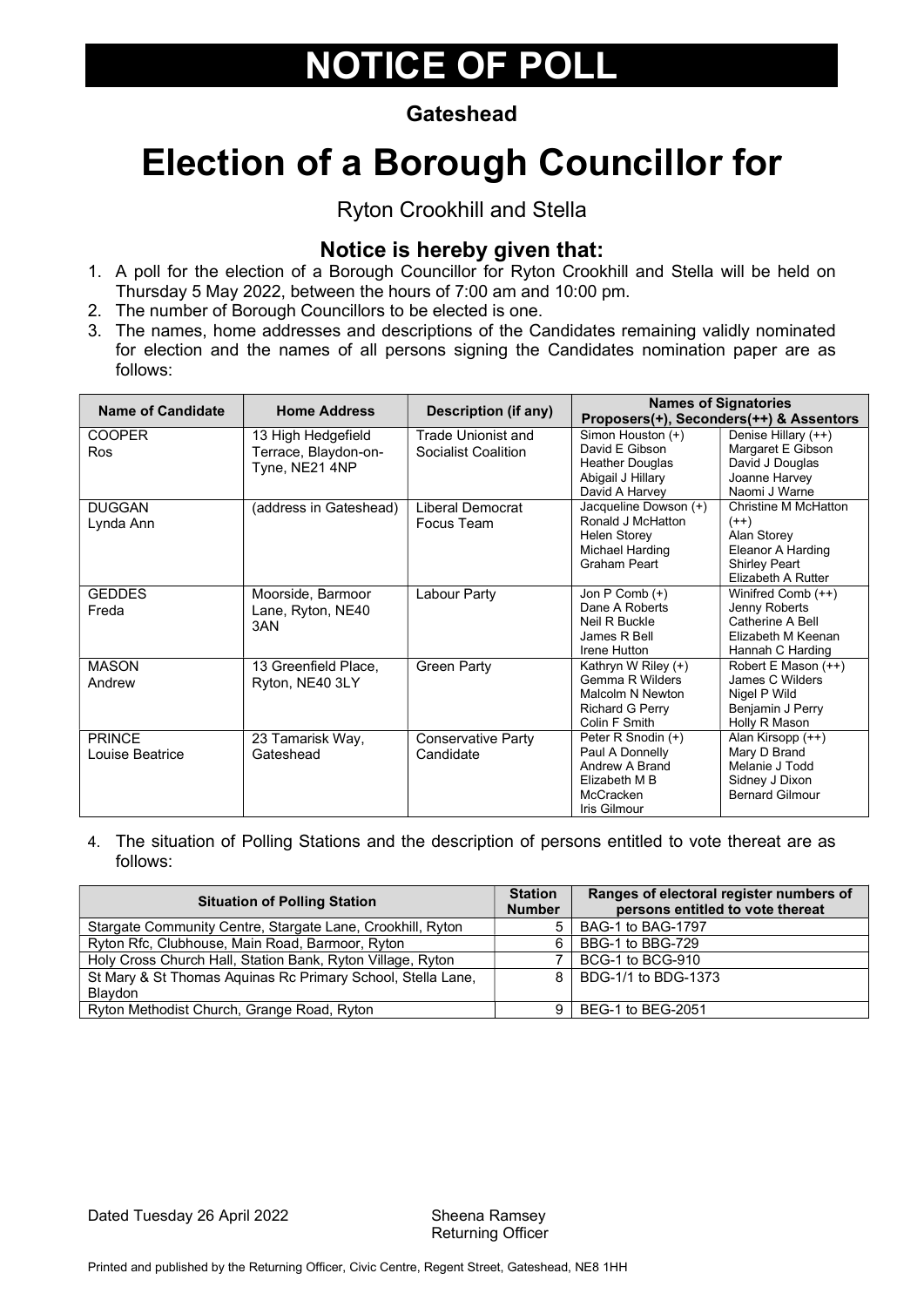#### **Gateshead**

### Election of a Borough Councillor for

**Saltwell** 

#### Notice is hereby given that:

- 1. A poll for the election of a Borough Councillor for Saltwell will be held on Thursday 5 May 2022, between the hours of 7:00 am and 10:00 pm.
- 2. The number of Borough Councillors to be elected is one.
- 3. The names, home addresses and descriptions of the Candidates remaining validly nominated for election and the names of all persons signing the Candidates nomination paper are as follows:

| <b>Name of Candidate</b> | <b>Home Address</b>    | <b>Description (if any)</b>     | <b>Names of Signatories</b><br>Proposers(+), Seconders(++) & Assentors |                                       |
|--------------------------|------------------------|---------------------------------|------------------------------------------------------------------------|---------------------------------------|
| <b>ABLESON</b><br>Robert | 90 Windy Nook Rd       | Conservative Party<br>Candidate | Perry Wilson (+)<br>Ali R A Pargam                                     | Susan M Wilson (++)<br>Martin Backley |
|                          |                        |                                 | David P Sugarman                                                       | Ann Carss                             |
|                          |                        |                                 | Miriam Posen<br>Saima Akram                                            | Jeanette Burns<br>Zoe Korda           |
| <b>ADAMS</b>             | 351 Rectory Road,      | Labour Party                    | Craig Mason (+)                                                        | Kevin M Dodds (++)                    |
| John Frederick           | Gateshead, NE8 4SR     |                                 | Pamela M Burns                                                         | John R Burns                          |
|                          |                        |                                 | <b>Stephen Townsley</b>                                                | Nicola C S King                       |
|                          |                        |                                 | Pauline McDonnell                                                      | John Bourn                            |
|                          |                        |                                 | <b>Richard S Marshall</b>                                              | <b>Christine Marshall</b>             |
| <b>BRAND</b>             | 151 Windsor Avenue,    | Liberal Democrat                | Victoria L Anderson (+)<br>Donna M Rutherford                          | Noma Clark (++)<br>Lewis R Burns      |
| Leanne May               | Gateshead, NE8 4NX     | Focus Team                      | Robert U Smith                                                         | Veronica Hardy                        |
|                          |                        |                                 |                                                                        | <b>Emma I Brent</b>                   |
|                          |                        |                                 | Kayleigh Mcardle<br>Anne Clarke                                        | Nathan E Butterfield                  |
| <b>CABRAL</b>            | 11 Claremont Place,    |                                 | Claire A Talbot-Jones                                                  | Paul S Hess (++)                      |
| Rachel Mary              | NE8 1TL                |                                 | $(+)$                                                                  | Gareth Billinghurst                   |
|                          |                        |                                 | Leanne Billinghurst                                                    | <b>Richard A Fawcett</b>              |
|                          |                        |                                 | Jonathan M Burns                                                       | James W Ward                          |
|                          |                        |                                 | Corinne Lewis-Ward                                                     | <b>Chris Scott</b>                    |
|                          |                        |                                 | Lorna S Whitlock                                                       |                                       |
| <b>GALLAGHER</b>         | (address in Gateshead) | Save Us Now                     | Mercedes A Wilkinson                                                   | Andrew P Jones $(++)$                 |
| Craig Edward             |                        |                                 | $^{(+)}$                                                               | Dean K Dibden                         |
|                          |                        |                                 | Sandra Ogg                                                             | Laura M L McDonald                    |
|                          |                        |                                 | <b>Connor Anderson</b>                                                 | Joanne Welsh                          |
|                          |                        |                                 | Mark J Welsh                                                           | Michael G McGuire                     |
|                          |                        |                                 | Dawn M Stephenson                                                      |                                       |

| <b>Situation of Polling Station</b>                  | <b>Station</b><br><b>Number</b> | Ranges of electoral register numbers of<br>persons entitled to vote thereat |
|------------------------------------------------------|---------------------------------|-----------------------------------------------------------------------------|
| 38 Ventnor Gardens, Low Fell, Gateshead              | 48                              | KAG-1 to KAG-227                                                            |
| Caedmon Community Primary School, Whitehall Road,    | 49                              | KBG-1 to KBG-1965                                                           |
| Gateshead                                            |                                 |                                                                             |
| Kelvin Grove Community Primary School, Kelvin Grove, | .50 l                           | KCG-1 to KCG-2299                                                           |
| Gateshead                                            |                                 |                                                                             |
| Shipley Art Gallery, Prince Consort Road, Gateshead  | 51                              | KDG-1 to KDG-1538                                                           |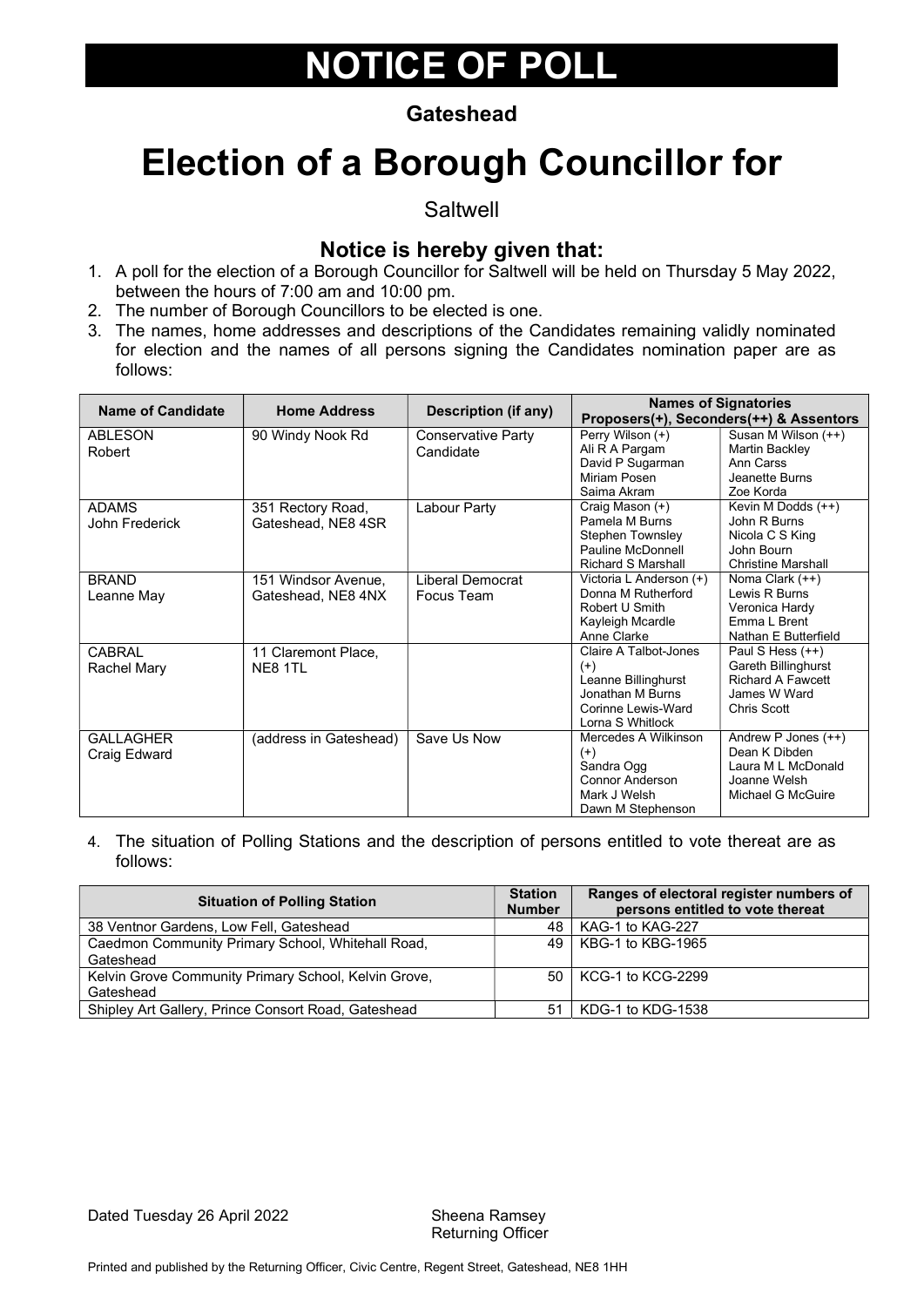#### **Gateshead**

# Election of a Borough Councillor for

#### Wardley and Leam Lane

### Notice is hereby given that:

- 1. A poll for the election of a Borough Councillor for Wardley and Leam Lane will be held on Thursday 5 May 2022, between the hours of 7:00 am and 10:00 pm.
- 2. The number of Borough Councillors to be elected is one.
- 3. The names, home addresses and descriptions of the Candidates remaining validly nominated for election and the names of all persons signing the Candidates nomination paper are as follows:

| <b>Name of Candidate</b> | <b>Home Address</b>   | Description (if any) | <b>Names of Signatories</b><br>Proposers(+), Seconders(++) & Assentors |                     |
|--------------------------|-----------------------|----------------------|------------------------------------------------------------------------|---------------------|
| <b>MCNEIL</b>            | 2 Cheddar Gardens,    | Conservative Party   | Robert Jopling (+)                                                     | Jane Jopling $(++)$ |
| John Robert              | Low Fell. Gateshead   | Candidate            | Patricia M Slater                                                      | Colin Slater        |
|                          |                       |                      | John A Hood                                                            | Mary J Hood         |
|                          |                       |                      | Thomas Davidson                                                        | Jack A Cassy        |
|                          |                       |                      | Adele M Barnes                                                         | Ivan Walker         |
| <b>POTTS</b>             | 4 Broadacre, Wardley, | Labour Party         | Jill Green (+)                                                         | Susan Reay (++)     |
| <b>Sharron Louise</b>    | Gateshead, NE10 8UW   |                      | Linda Green                                                            | David Garcia        |
|                          |                       |                      | William Dick                                                           | John T Elliott      |
|                          |                       |                      | John S Green                                                           | lan A Carter        |
|                          |                       |                      | Jill Carter                                                            | Jacquelyn H Elliott |
| <b>PRICE</b>             | 2 Kenmore Close,      | <b>Green Party</b>   | Karen Price (+)                                                        | Neil Dixon (++)     |
| Alan Kevin               | Wardley, Gateshead,   |                      | Timothy J Thompson                                                     | Susan Thompson      |
|                          | <b>NE10 8WJ</b>       |                      | Paul Robinson                                                          | Keith Hopkins       |
|                          |                       |                      | Lesley M Burrell                                                       | Thomas M Burrell    |
|                          |                       |                      | Pamela Murray                                                          | Marie E Duke        |
| <b>STANAWAY</b>          | Fairfield, 3A Grange  | Liberal Democrat     | Kevin Myles (+)                                                        | Vivian Dixon (++)   |
| Robinson Geoffrey        | Road, Heworth,        |                      | <b>Tracey Dixon</b>                                                    | Darren R Coleman    |
|                          | Gateshead, NE10 8UT   |                      | Sharon E Coleman                                                       | Malcolm J Thomson   |
|                          |                       |                      | Valerie M Rutter                                                       | Margaret Hara       |
|                          |                       |                      | Christine M Stott                                                      | John J Gray         |

| <b>Situation of Polling Station</b>                       |    | Ranges of electoral register numbers of<br>persons entitled to vote thereat |
|-----------------------------------------------------------|----|-----------------------------------------------------------------------------|
| Lawrence Hill Court Communal Lounge, Lawrence Hill Court, | 89 | TAG-1 to TAG-2106                                                           |
| Wardley, Gateshead                                        |    |                                                                             |
| Leam Lane Centre, 129 Cotemede, Leam Lane, Gateshead      | 90 | TBG-1 to TBG-1155                                                           |
| St Andrews C of E Church Hall, Whinbrooke, Gateshead      | 91 | TCG-1 to TCG-1097                                                           |
| White Mere Community Primary School, Sherburn Way,        |    | 92   TDG-1 to TDG-1631                                                      |
| Wardley, Gateshead                                        |    |                                                                             |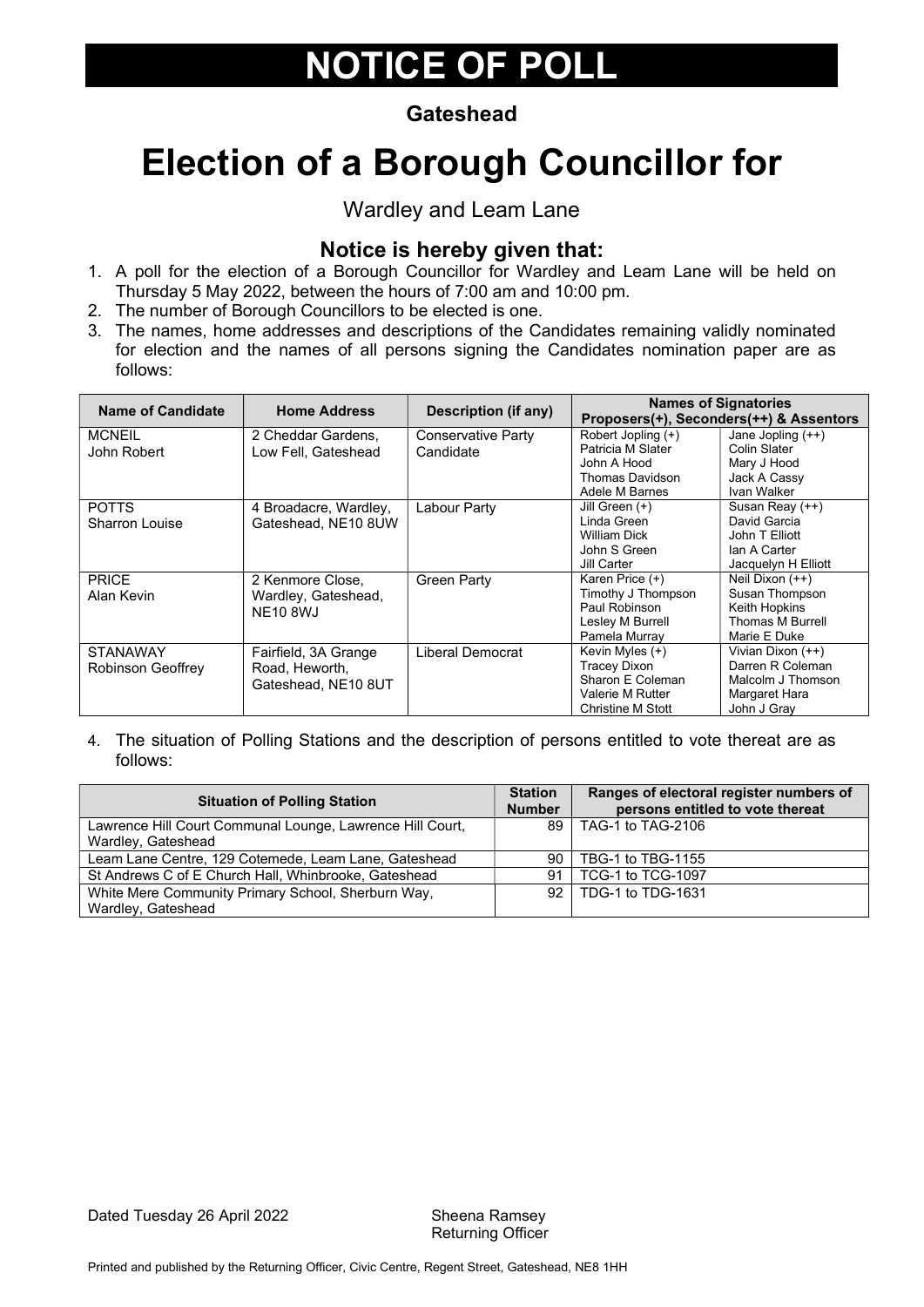#### **Gateshead**

# Election of a Borough Councillor for

Whickham North

#### Notice is hereby given that:

- 1. A poll for the election of a Borough Councillor for Whickham North will be held on Thursday 5 May 2022, between the hours of 7:00 am and 10:00 pm.
- 2. The number of Borough Councillors to be elected is one.
- 3. The names, home addresses and descriptions of the Candidates remaining validly nominated for election and the names of all persons signing the Candidates nomination paper are as follows:

| Name of Candidate            | <b>Home Address</b>                                           | Description (if any)                   |                                                                                                      | <b>Names of Signatories</b><br>Proposers(+), Seconders(++) & Assentors                            |
|------------------------------|---------------------------------------------------------------|----------------------------------------|------------------------------------------------------------------------------------------------------|---------------------------------------------------------------------------------------------------|
| <b>BOWE</b><br><b>Jeff</b>   | (address in Gateshead)                                        | Labour Party                           | Patricia A Buckley (+)<br>Beth R Smith<br>Jennifer A Peace<br>Dorothy Burnett                        | Irene Soulsby (++)<br>Raymond P Oughton<br>James H Faraday<br>Mark Toward                         |
|                              |                                                               |                                        | <b>Charlotte Bowe</b>                                                                                | Paul F Tinnion                                                                                    |
| CALLANAN<br>John             | 40 Berkdale Road, Low<br>Fell                                 | <b>Conservative Party</b><br>Candidate | Brian D Derrick (+)<br>Doris Thompson<br>Doreen Johnson<br>lan G Johnson<br>Brian S Watson           | Janet Derrick (++)<br><b>Marion Hargrave</b><br>William Johnson<br>James P Gallon<br>Carolyn Bell |
| <b>CRAIG</b><br>Peter Thomas | 73 Whaggs Lane,<br>Whickham, Newcastle<br>Upon Tyne, NE16 4PQ | Liberal Democrat<br>Focus Team         | Christopher J Ord (+)<br>Susan Craig<br>Leslie C Johnson<br>Katrina M Morrison<br>Paul D Smurthwaite | Sonya Hawkins (++)<br>Esther L Wright<br>Carol A Johnson<br>Francesca M Bell<br>Lorraine Ledger   |

| <b>Situation of Polling Station</b>                     | <b>Station</b><br><b>Number</b> | Ranges of electoral register numbers of<br>persons entitled to vote thereat |
|---------------------------------------------------------|---------------------------------|-----------------------------------------------------------------------------|
| Whickham Community Centre, Front Street, Whickham,      |                                 | 26   FAG-1 to FAG-1912                                                      |
| Newcastle Upon Tyne                                     |                                 |                                                                             |
| Whickham Library, 9 St Marys Green, Whickham            | 27                              | FBG-1 to FBG-1088                                                           |
| Swalwell Community Centre, 74 Clavering Road, Swalwell, |                                 | 28   FCG-1 to FCG-1944                                                      |
| Newcastle Upon Tyne                                     |                                 |                                                                             |
| Fellside Methodist Church, Ancaster Road, Whickham,     | 29 L                            | FDG-1 to FDG-1263                                                           |
| Newcastle Upon Tyne                                     |                                 |                                                                             |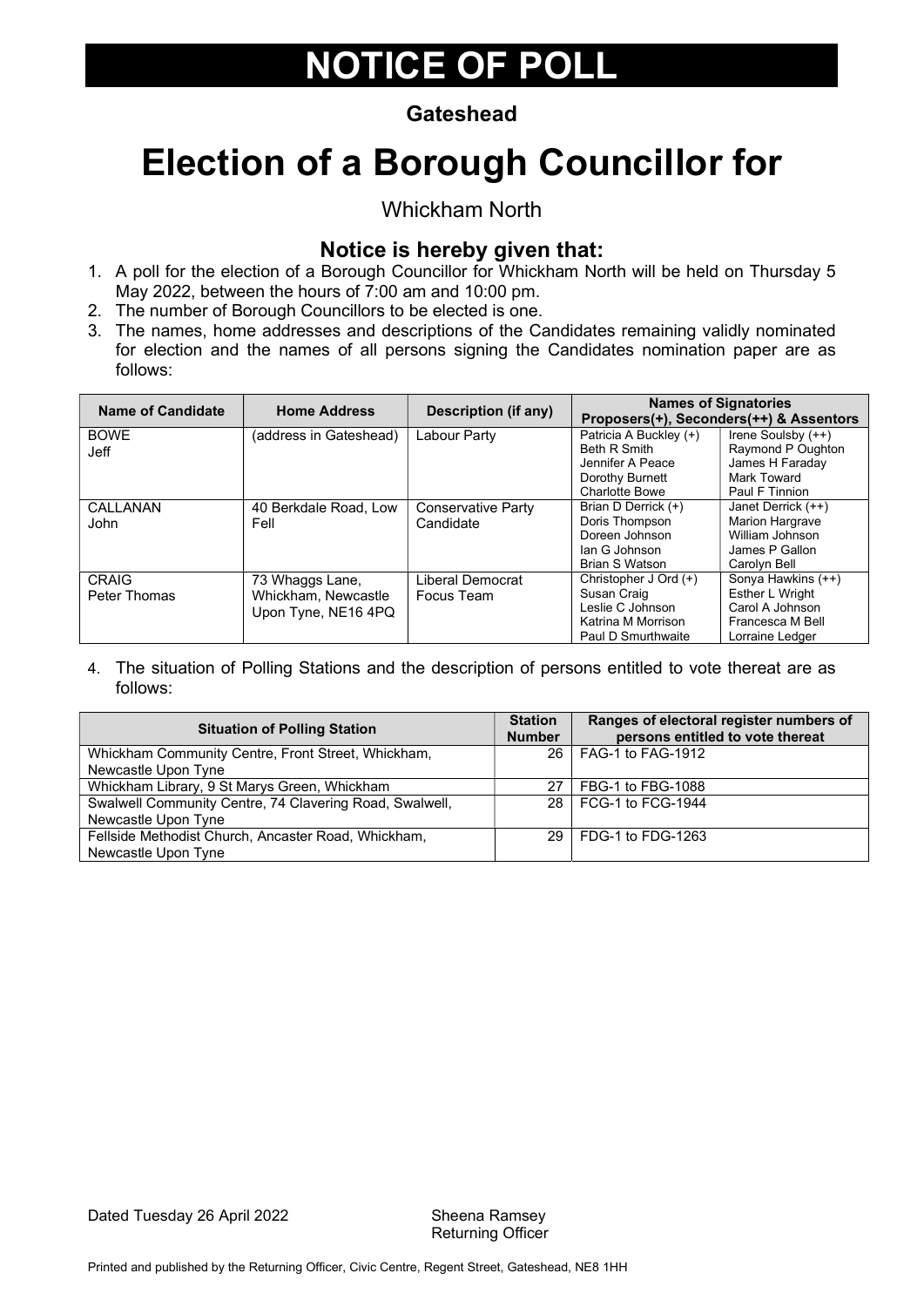#### **Gateshead**

# Election of a Borough Councillor for

Whickham South and Sunniside

### Notice is hereby given that:

- 1. A poll for the election of a Borough Councillor for Whickham South and Sunniside will be held on Thursday 5 May 2022, between the hours of 7:00 am and 10:00 pm.
- 2. The number of Borough Councillors to be elected is one.
- 3. The names, home addresses and descriptions of the Candidates remaining validly nominated for election and the names of all persons signing the Candidates nomination paper are as follows:

| <b>Name of Candidate</b>    | <b>Home Address</b>                                              | <b>Description (if any)</b>     |                                                                                                       | <b>Names of Signatories</b><br>Proposers(+), Seconders(++) & Assentors                                    |
|-----------------------------|------------------------------------------------------------------|---------------------------------|-------------------------------------------------------------------------------------------------------|-----------------------------------------------------------------------------------------------------------|
| <b>HALL</b><br>Michael Alan | 17 Valley Crescent,<br>Mount View, Blaydon,<br><b>NE21 4HJ</b>   | Labour Party                    | William Boyd (+)<br>Eileen Boyd<br><b>Brian Gregory</b><br>Alison Appleby<br>Nicola A March           | Peter De-Vere (++)<br>Alan E Appleby<br>Linda Gregory<br>Graham March<br>Craig R Boyd                     |
| <b>MCDONALD</b><br>Helen    | (address in Gateshead)                                           | <b>Green Party</b>              | Lee R McDonald (+)<br>Ian C Carlton<br>Gavin Vose<br>Clare Winfield<br>Daryen J Lemmon                | Lilian Carlton $(++)$<br>Jill Carlton<br>Kelly M Lauderdale-<br>Cheel<br>Jennifer Voss<br>Angela L Lemmon |
| <b>ORD</b><br>Marilynn      | 29 Carrsyde Close,<br>Whickham, Newcastle<br>Upon Tyne, NE16 5UD | Liberal Democrat<br>Focus Team  | Thelma Parkinson (+)<br>Rachel E Kevan<br>Judith A Rennoldson<br>Deborah Robson<br>Ronald Wyatt       | Alexander A Parkinson<br>$(++)$<br>Anne R Taylor<br>Lisa N Rennoldson<br>lan Robson<br>Evelyn Wyatt       |
| <b>WILSON</b><br>Perry      | 4 Ventnor Gardens,<br>Low Fell                                   | Conservative Party<br>Candidate | Lyndsay $E$ Derrick $(+)$<br>Yuwathida McLaughlin<br>Alan Bright<br>Colette Meller<br>Colin Humphreys | Susan V Lowes (++)<br><b>Russell Holness</b><br>Pamela Bright<br>Anne R Humphreys<br>Martyn Gill          |

| <b>Situation of Polling Station</b>                         | <b>Station</b><br><b>Number</b> | Ranges of electoral register numbers of<br>persons entitled to vote thereat |
|-------------------------------------------------------------|---------------------------------|-----------------------------------------------------------------------------|
| Marley Hill Community Centre, Church Street, Marley Hill,   | 30                              | GAG-1 to GAG-494                                                            |
| Newcastle Upon Tyne                                         |                                 |                                                                             |
| Fellside Methodist Church, Ancaster Road, Whickham,         | 31                              | GBG-1 to GBG-1516                                                           |
| Newcastle Upon Tyne                                         |                                 |                                                                             |
| Sunniside Social Club, Sunniside Road, Sunniside, Newcastle | 32.                             | GCG-1 to GCG-2611                                                           |
| Upon Tyne                                                   |                                 |                                                                             |
| The Coachman, Burnthouse Lane, Whickham, Newcastle Upon     | 33                              | GDG-1 to GDG-1946                                                           |
| Tvne                                                        |                                 |                                                                             |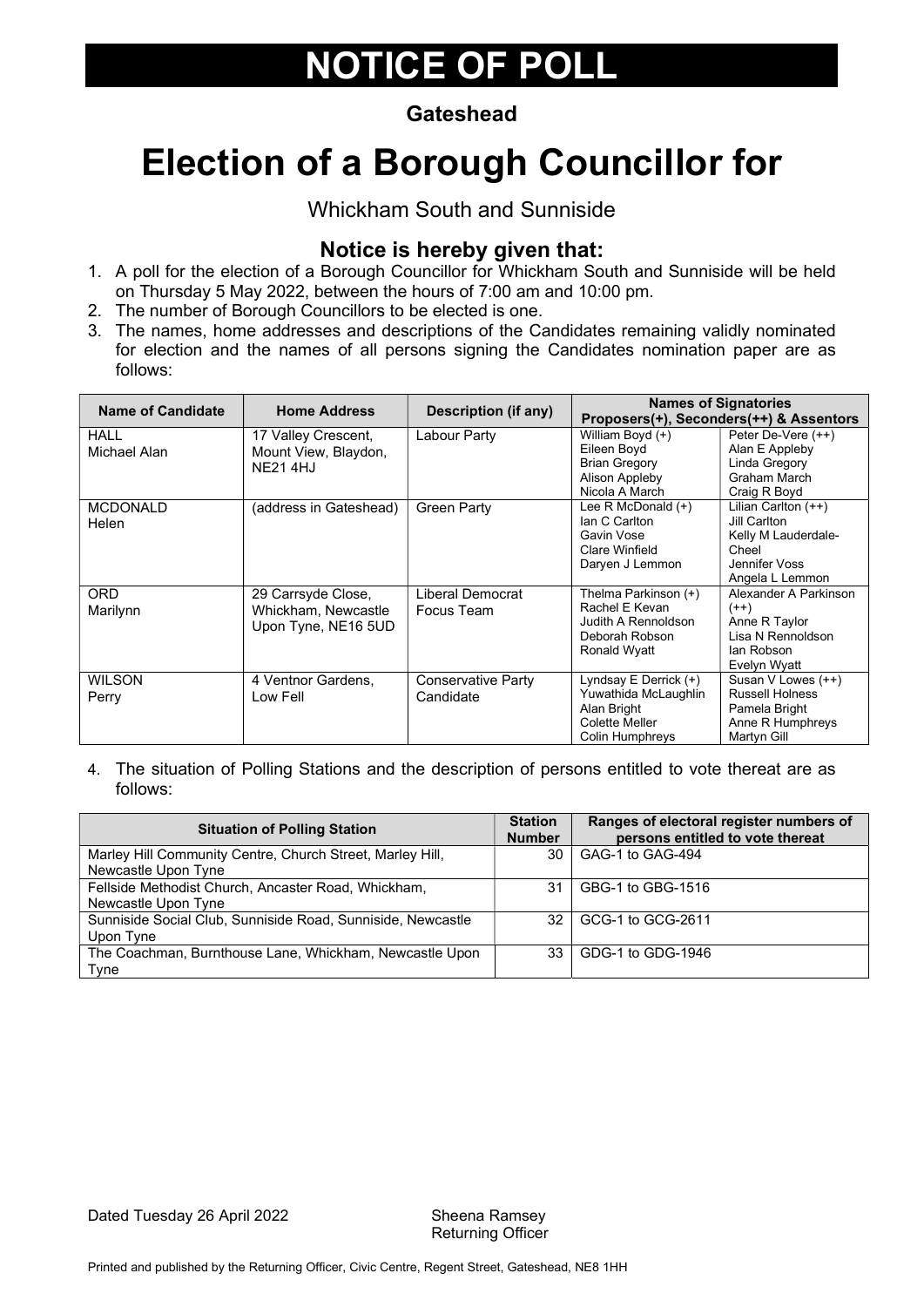#### **Gateshead**

# Election of a Borough Councillor for

Windy Nook and Whitehills

#### Notice is hereby given that:

- 1. A poll for the election of a Borough Councillor for Windy Nook and Whitehills will be held on Thursday 5 May 2022, between the hours of 7:00 am and 10:00 pm.
- 2. The number of Borough Councillors to be elected is one.
- 3. The names, home addresses and descriptions of the Candidates remaining validly nominated for election and the names of all persons signing the Candidates nomination paper are as follows:

| <b>Name of Candidate</b> | <b>Home Address</b>    | <b>Description (if any)</b> |                           | <b>Names of Signatories</b><br>Proposers(+), Seconders(++) & Assentors |
|--------------------------|------------------------|-----------------------------|---------------------------|------------------------------------------------------------------------|
| <b>GRAHAM</b>            | 34 Westfield, Felling, | Labour Party                | Maureen Goldsworthy       | Rachel L Mullen (++)                                                   |
| Tom                      | Gateshead, NE10 8NW    |                             | $^{(+)}$                  | Barry R Turnbull                                                       |
|                          |                        |                             | Sheila Taylor             | Michael Taylor                                                         |
|                          |                        |                             | <b>Robert Goldsworthy</b> | <b>Brian Coates</b>                                                    |
|                          |                        |                             | Sylvia Coates             | Elizabeth Elliott                                                      |
|                          |                        |                             | Phyllis Young             |                                                                        |
| <b>GRANT</b>             | 1 Cleasby Gardens,     | <b>Green Party</b>          | Maureen F Lawson (+)      | Matthew Watson (++)                                                    |
| <b>Ruth Christina</b>    | Low Fell, Gateshead,   |                             | Stuart H Davidson         | Leslie Clifford                                                        |
|                          | NE9 5HL                |                             | Pauline D Clifford        | Gemma Thompson                                                         |
|                          |                        |                             | Gemma A Williamson        | <b>Brian Proctor</b>                                                   |
|                          |                        |                             | John Young                | Callum Nugent                                                          |
| <b>MURRAY</b>            | 42 Burghley Road,      | Conservative Party          | Paul Sterling (+)         | Yvonne T Murray $(++)$                                                 |
| Kyle Lambert             | <b>Windy Nook</b>      | Candidate                   | <b>Guylaine M Lambert</b> | Robert Ableson                                                         |
|                          |                        |                             | Fileen McKenna            | Eleanor Justice                                                        |
|                          |                        |                             | Anne Johnson              | David Justice                                                          |
|                          |                        |                             | Lisa A Justice            | Angela Moon                                                            |
| <b>WALKER</b>            | 98 Wealcroft, Leam     | Liberal Democrat            | Andrew J Coleman (+)      | John P Diston (++)                                                     |
| Susan                    | Lane, Gateshead,       |                             | Norman Spours             | Janice M Wharton                                                       |
|                          | <b>NE10 8QR</b>        |                             | <b>Ronald Carter</b>      | <b>Catherine Carter</b>                                                |
|                          |                        |                             | <b>Brian Robson</b>       | Karen T Crozier                                                        |
|                          |                        |                             | Raymond Crozier           | Kathleen Heslop                                                        |

| <b>Situation of Polling Station</b>                         | <b>Station</b><br><b>Number</b> | Ranges of electoral register numbers of<br>persons entitled to vote thereat |
|-------------------------------------------------------------|---------------------------------|-----------------------------------------------------------------------------|
| Windy Nook Methodist Church Hall, Stone Street, Windy Nook, | 81                              | RAG-1 to RAG-1971                                                           |
| Gateshead                                                   |                                 |                                                                             |
| The Whitehills Centre, Whitehill Drive, Windy Nook          | 82                              | RBG-1 to RBG-1955                                                           |
| St Augustine's Catholic Primary School, Colegate, Leam Lane |                                 | 83   RCG-1 to RCG-1286                                                      |
| Estate                                                      |                                 |                                                                             |
| Hill Top School, Wealcroft, Leam Lane Estate, Gateshead     | 84                              | RDG-1 to RDG-1747                                                           |